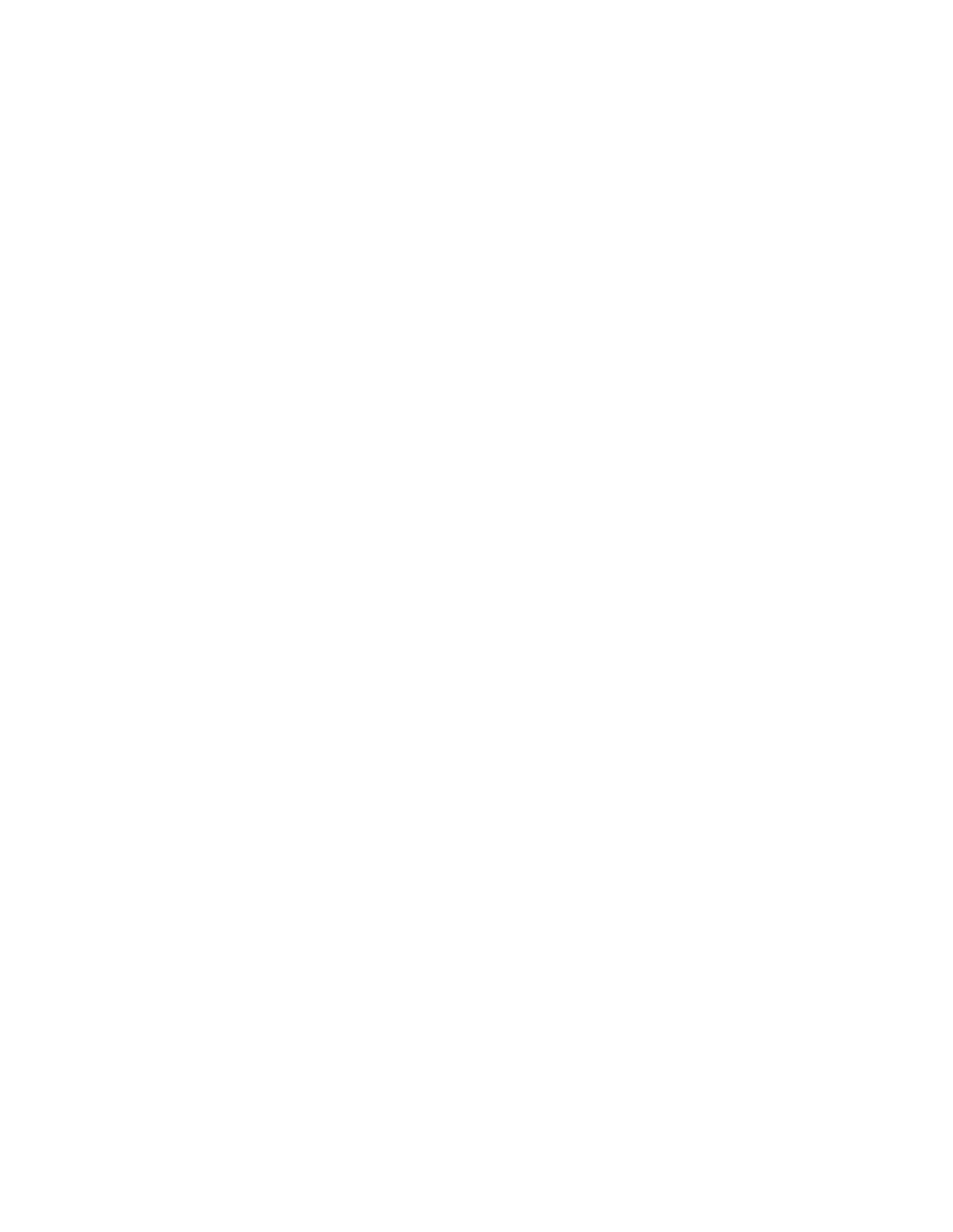# TABLE<br>OF CONTENTS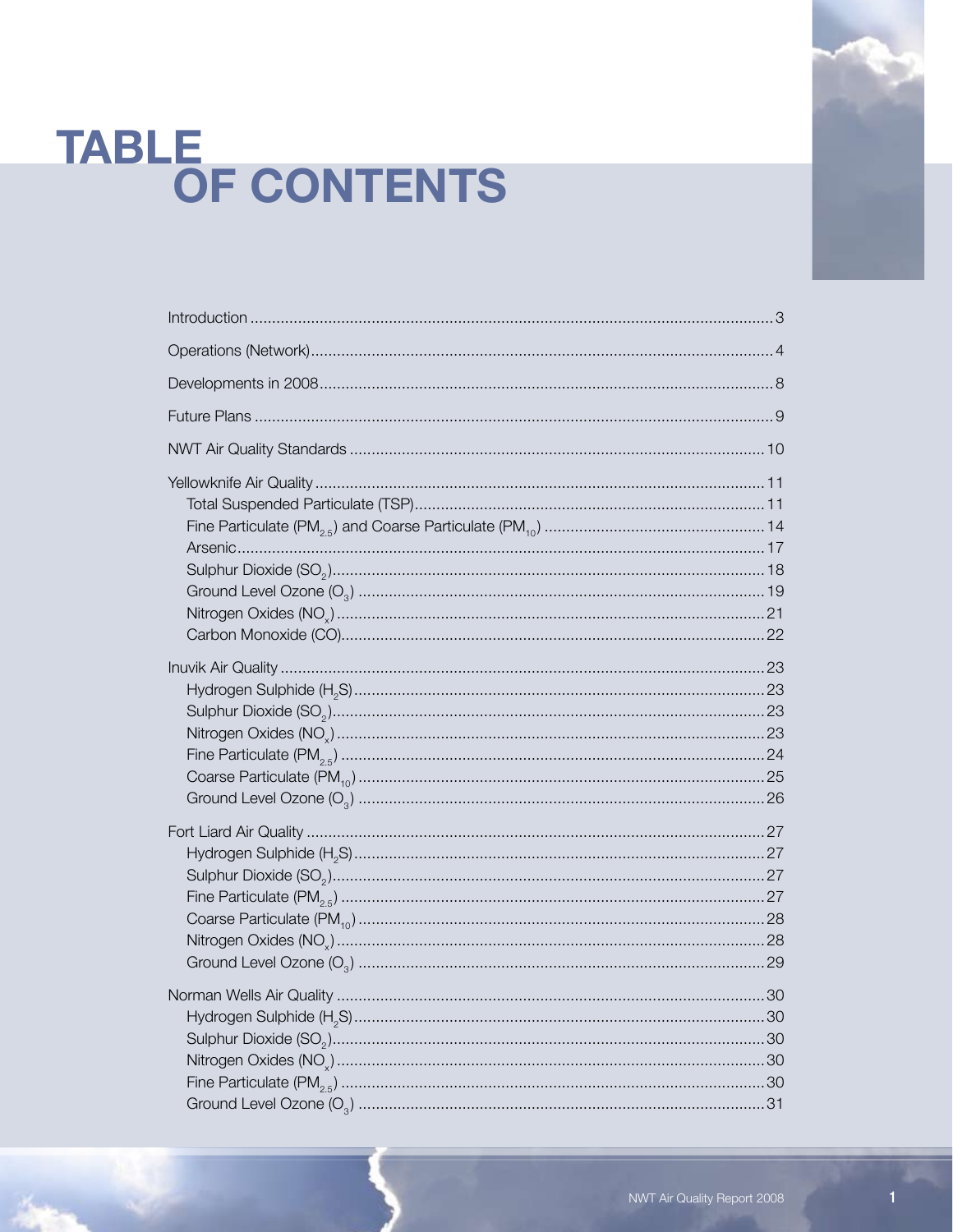أبوير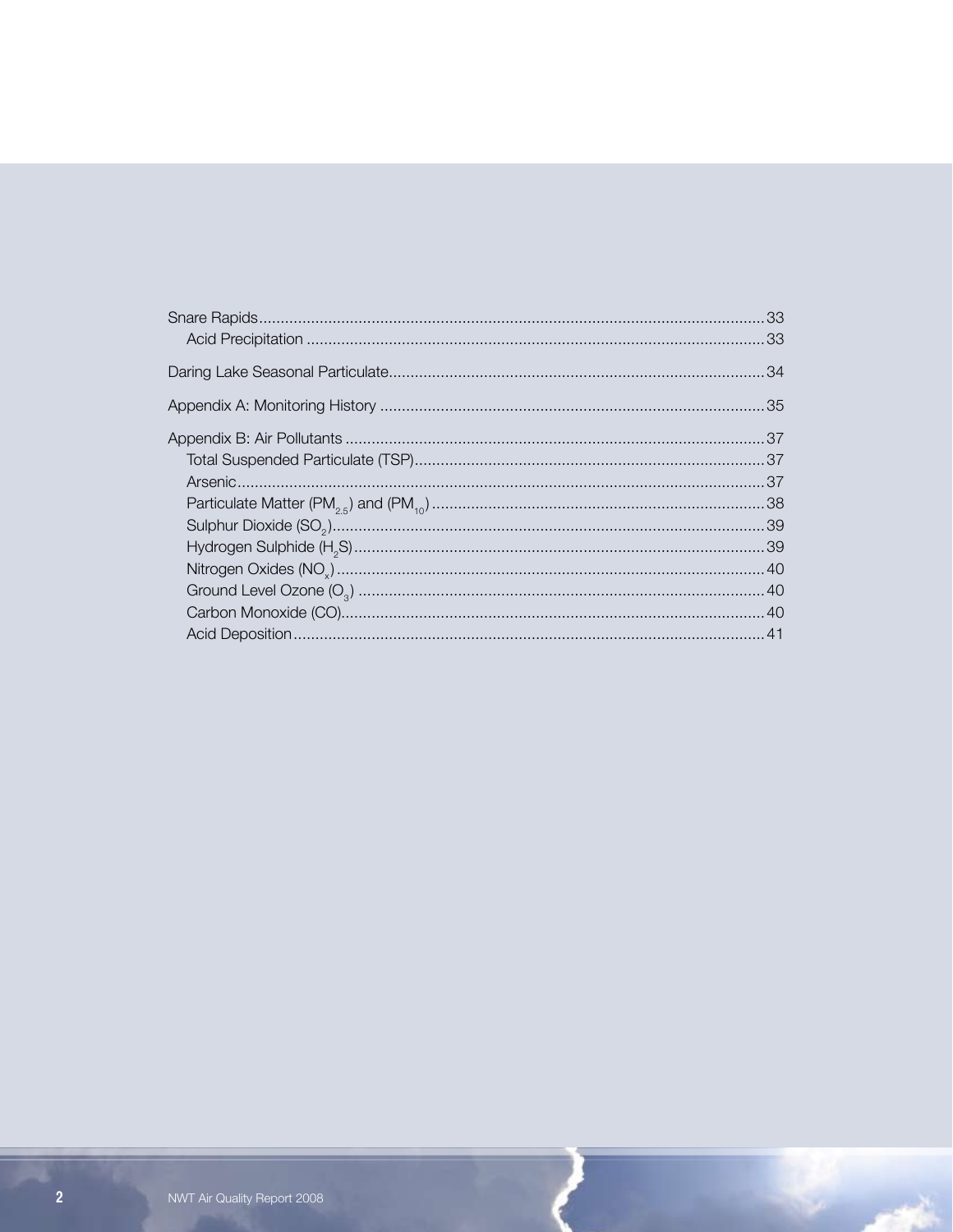# **INTRODUCTION**



The Environment Division (ED) of the Department of Environment and Natural Resources (ENR) monitors air quality in the Northwest Territories (NWT). ENR maintains and operates the NWT Ambient Air Quality Monitoring Network, consisting of four monitoring stations located in Yellowknife, Fort Liard, Norman Wells and Inuvik. Each station is capable of continuously sampling and analyzing a variety of air pollutants and meteorological conditions. The Yellowknife and Inuvik stations are operated in partnership with the National Air Pollution Surveillance (NAPS) program – a joint federal/provincial/territorial monitoring network tracking urban air quality trends throughout Canada.

ENR also monitors acid precipitation at Snare Rapids, in cooperation with the Canadian Air and Precipitation Monitoring Network (CAPMoN), and conducts seasonal particulate sampling at Daring Lake.

The 2008 Annual Air Quality Report summarizes the air quality information collected in 2008, along with some discussion of trends. The report also provides information on network operations, the air pollutants monitored and the air quality standards used in assessing the monitoring results. Further information, including 'almost real-time' air pollutant readings, can be found by visiting the NWT Air Quality Monitoring Network web site at http://lisin.rwed-hq.gov.nt.ca/NWTAQ/NetworkSummary.aspx

After reading this report, if you have questions or require further information, you can contact: Environment Division Department of Environment and Natural Resources Government of the Northwest Territories P.O. BOX 1320 Yellowknife, NT X1A 2L9 Telephone: (867) 873-7654 Facsimile: (867) 873-0221

This report is also available on the Internet at www.enr.gov.nt.ca/eps/environ.htm.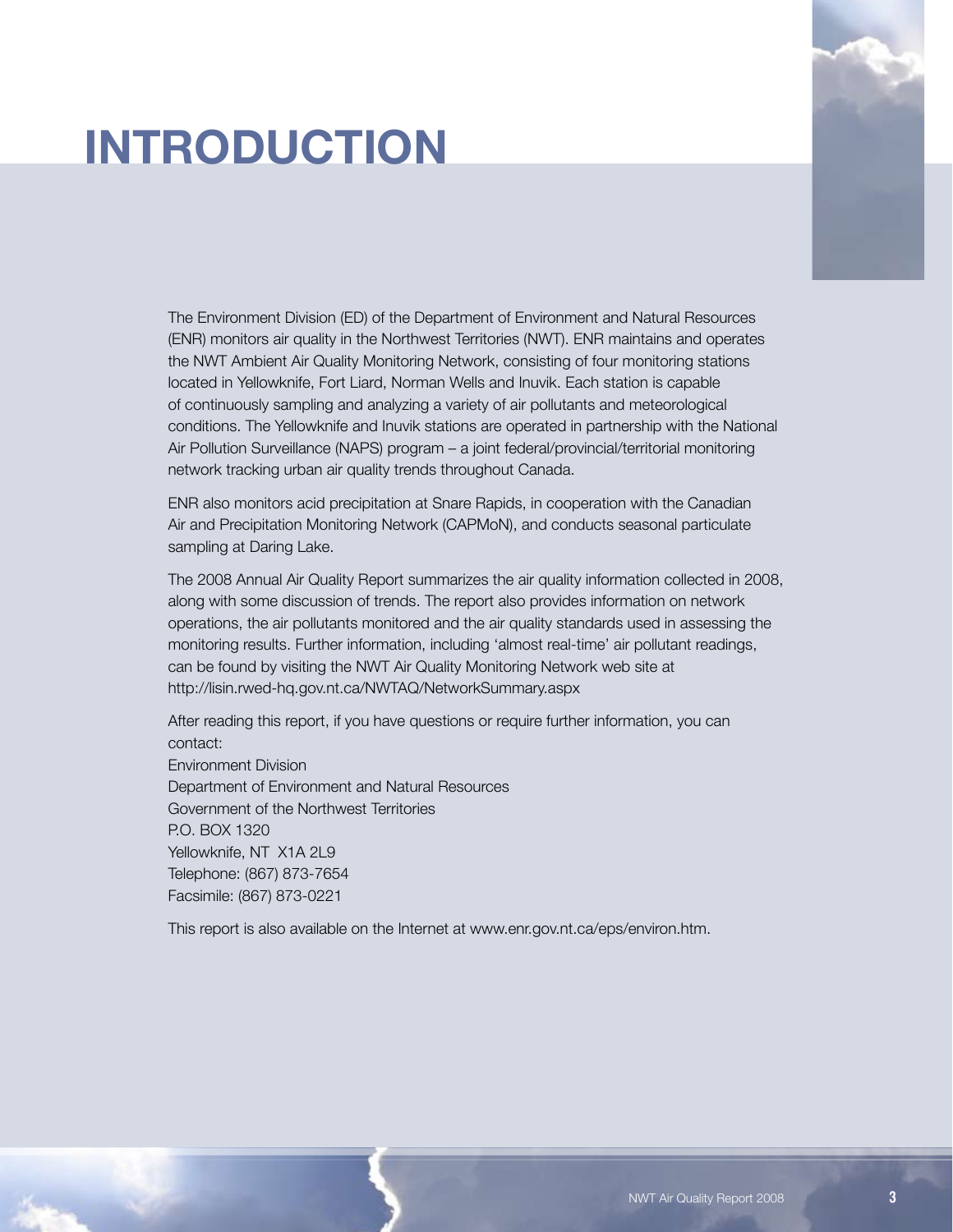# **OPERATIO (NETWORK)**

The NWT Air Quality Monitoring Network consists of four permanent monitoring stations located in Yellowknife, Inuvik, Fort Liard and Norman Wells. The stations are climatecontrolled trailers and include state-of-the-art monitoring equipment capable of continuously sampling and analyzing a variety of air pollutants and meteorological conditions. Pollutants monitored vary by station but include sulphur dioxide (SO<sub>2</sub>), hydrogen sulphide (H<sub>2</sub>S), fine particulate (PM<sub>2.5</sub>), particulate (PM<sub>10</sub>), ground level ozone (O<sub>3</sub>), carbon monoxide (CO) and nitrogen oxides (NO<sub>x</sub>) as well as wind speed, wind direction and temperature. For additional information on air pollutants see Appendix B.

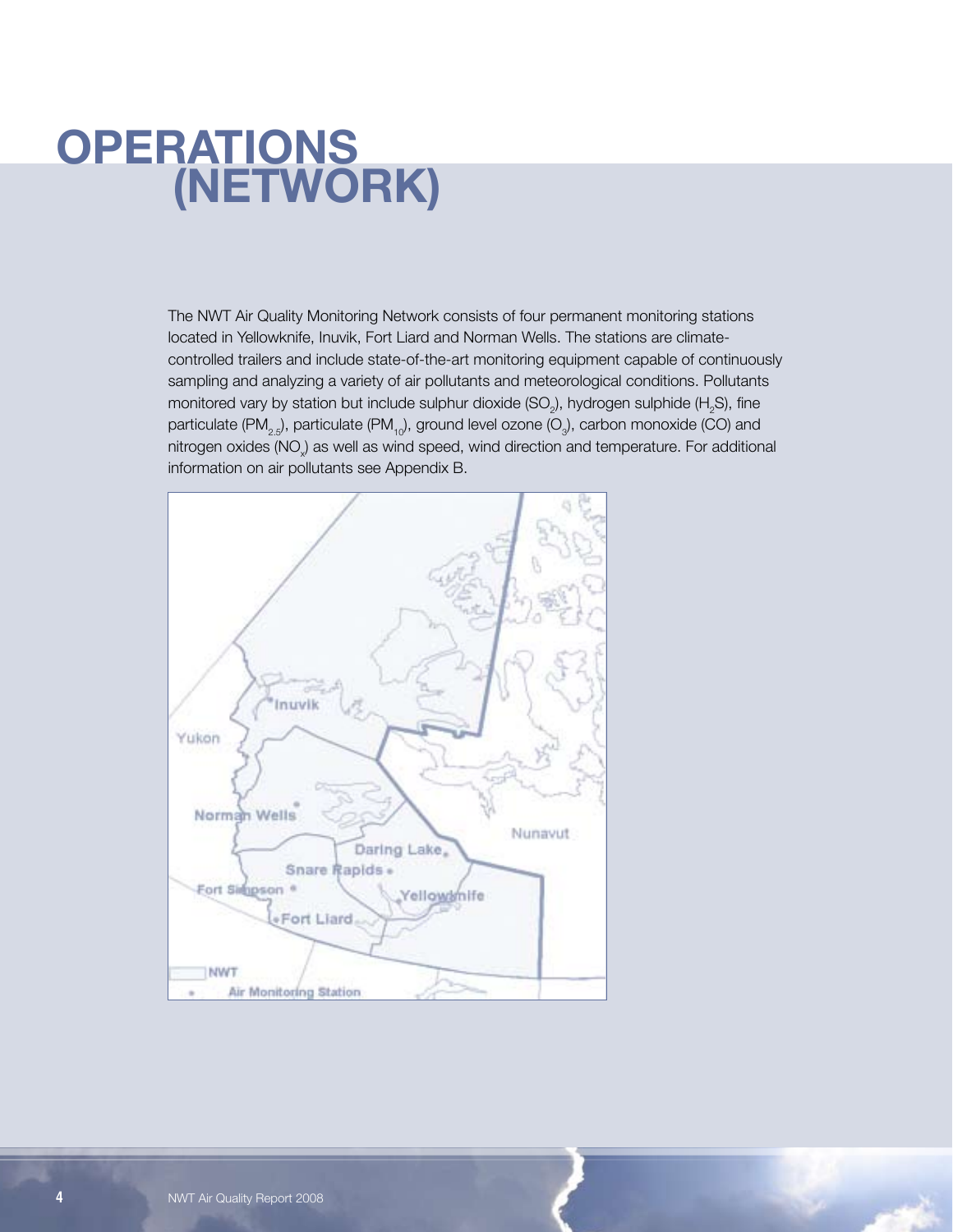

Table 1 shows the breakdown of the NWT Air Quality Monitoring Network by substances and meteorological parameters monitored at each station.

#### **Table 1**

| <b>Substances Monitored by Station</b> |                             |                                                     |                                          |                                  |                                            |                     |                                   |                    |                   |                          |                                    |
|----------------------------------------|-----------------------------|-----------------------------------------------------|------------------------------------------|----------------------------------|--------------------------------------------|---------------------|-----------------------------------|--------------------|-------------------|--------------------------|------------------------------------|
| <b>Stations</b>                        |                             | <b>Particulate</b><br><b>Matter</b>                 |                                          | <b>Gaseous</b>                   |                                            |                     |                                   |                    | Precipitation     |                          | Meteorlogical<br><b>Monitoring</b> |
|                                        | - Particulate<br><b>TSP</b> | Particulate<br>Fine<br>$\mathbf{I}$<br>$PM_{2.5}$ – | Particulate<br>$\mathbf{I}$<br>$PM_{10}$ | Sulphur Dioxide<br>$SO_{\alpha}$ | Hydrogen Sulphide<br>$T_{\infty}^{\infty}$ | NO, Nitrogen Oxides | O <sub>3</sub> Ground Level Ozone | CO Carbon Monoxide | Acidic Deposition | Wind Speed and Direction | Air Temperature                    |
| Yellowknife                            | $\sqrt{2}$                  | $\sqrt{ }$                                          | $\sqrt{2}$                               | $\sqrt{2}$                       |                                            | $\sqrt{2}$          | $\sqrt{}$                         |                    |                   | $\sqrt{2}$               |                                    |
| Inuvik                                 |                             | $\sqrt{ }$                                          | $\sqrt{ }$                               | $\sqrt{2}$                       | $\sqrt{2}$                                 | $\sqrt{}$           | $\sqrt{}$                         |                    |                   | $\sqrt{2}$               |                                    |
| Norman<br>Wells                        |                             | $\sqrt{}$                                           |                                          | $\sqrt{}$                        | $\sqrt{2}$                                 | $\sqrt{}$           | $\sqrt{}$                         |                    |                   | $\sqrt{}$                |                                    |
| Fort Liard                             |                             | $\sqrt{ }$                                          | $\sqrt{2}$                               | $\sqrt{2}$                       | $\sqrt{ }$                                 | $\sqrt{ }$          | $\sqrt{ }$                        |                    |                   | $\sqrt{2}$               | $\sqrt{ }$                         |
| Snare<br>Rapids                        |                             |                                                     |                                          |                                  |                                            |                     |                                   |                    | $\sqrt{ }$        |                          |                                    |
| Daring Lake                            |                             | $\sqrt{2}$                                          |                                          |                                  |                                            |                     |                                   |                    |                   |                          | $\sqrt{ }$                         |

Using a sophisticated data acquisition system (DAS) and communications software, data from each station is automatically transmitted every hour via telephone line and government Intranet to ENR headquarters in Yellowknife. This allows almost real-time review of community air quality by ENR staff. The data also undergoes a series of 'on the fly' validity checks before being archived by ENR's data management, analysis and reporting system.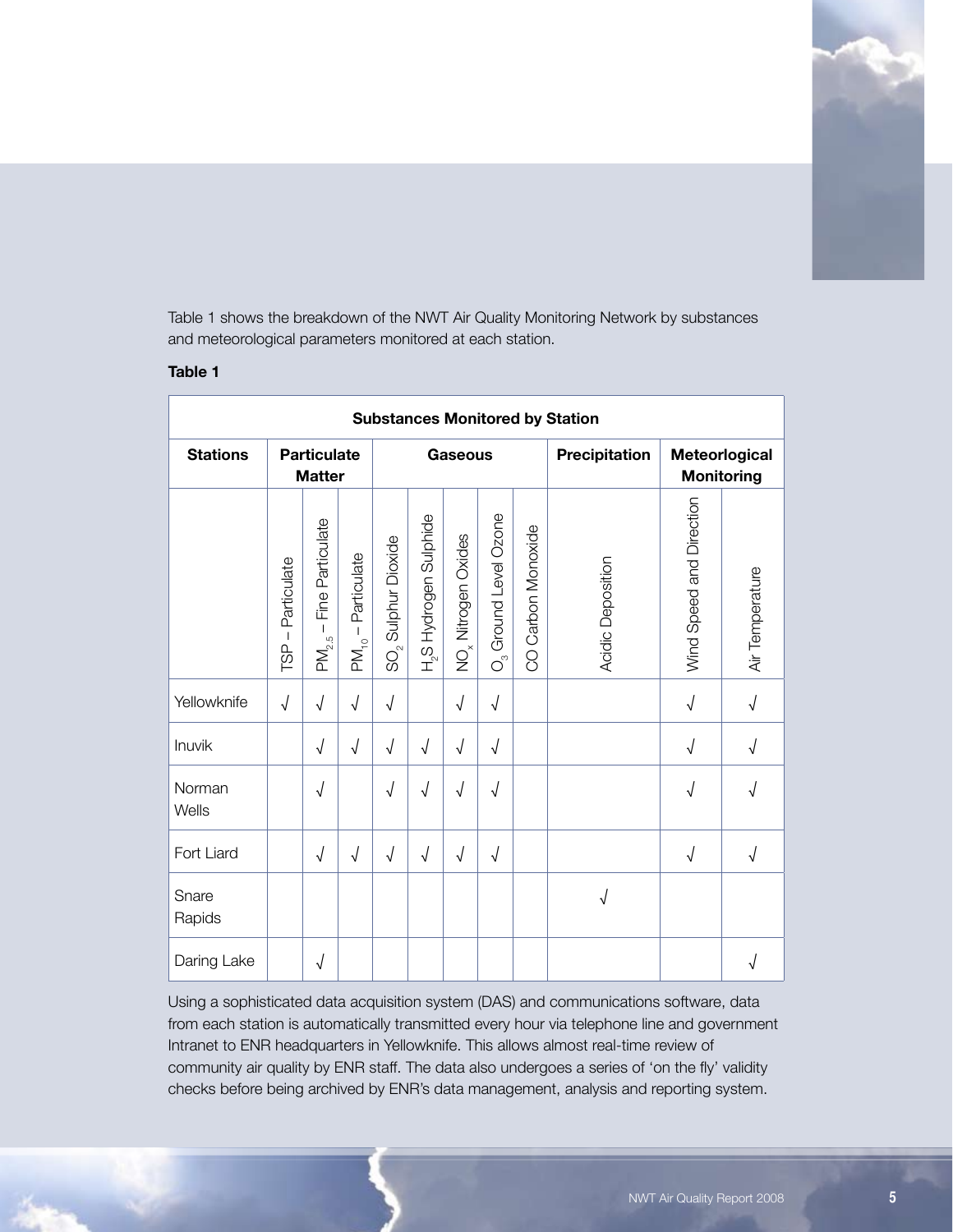The Yellowknife and Inuvik stations are part of a larger national network monitoring the common or criteria air pollutants in urban centres across Canada. The National Air Pollution Surveillance (NAPS) Network is a joint federal/provincial/territorial program, incorporating approximately 290 stations located in 175 communities, to monitor the same particulate and gaseous substances as those sampled in Yellowknife and Inuvik. Data from the two NWT stations, along with data from other cities, is summarized and assessed, with results published in the NAPS annual data reports available at http://www.etc-cte.ec.gc.ca/ publications/napsreports\_e.html.

The NAPS Network has a stringent quality assurance/quality control (QA/QC) program to ensure Canada-wide data is comparable. Participation in the NAPS program requires ENR to follow these QA/QC procedures at the Yellowknife and Inuvik sites. ENR, in turn, applies these procedures at the other stations.

The Fort Liard and Norman Wells stations (and, until recently, the Inuvik station) are territorial stations that were set up in response to increasing resource development activity in the NWT and the potential for the associated emissions to affect air quality. The NAPS Inuvik station still fulfills its original territorial goals, along with its national urban monitoring objective. The primary territorial objective of these stations is to establish baseline levels of SO<sub>2</sub>, H<sub>2</sub>S, NO<sub>x</sub>, O<sub>3</sub> and PM ahead of development as well as track the trends and cumulative impacts from source emissions should they occur.

ENR, with assistance from NWT Power Corporation staff, operates an acid precipitation collector at the Snare Rapids hydroelectric site. Daily rain and snow samples are collected and forwarded to the Canadian Air and Precipitation Monitoring Network (CAPMoN) for analysis. CAPMoN is a non-urban monitoring network with 28 measurement sites in Canada and one in the United States. Unlike NAPS, CAPMoN locates sites to limit the effect of anthropogenic sources. Most sites are remote and data is considered representative of background values.

ENR collects fine particulate data at the Daring Lake Tundra Ecosystem Research Station during the summer to establish typical background concentrations in the NWT. This research station is part of a circumpolar initiative called the Polar Continental Shelf Project and is designed as a research facility to conduct long-term research and monitoring of the tundra ecosystem.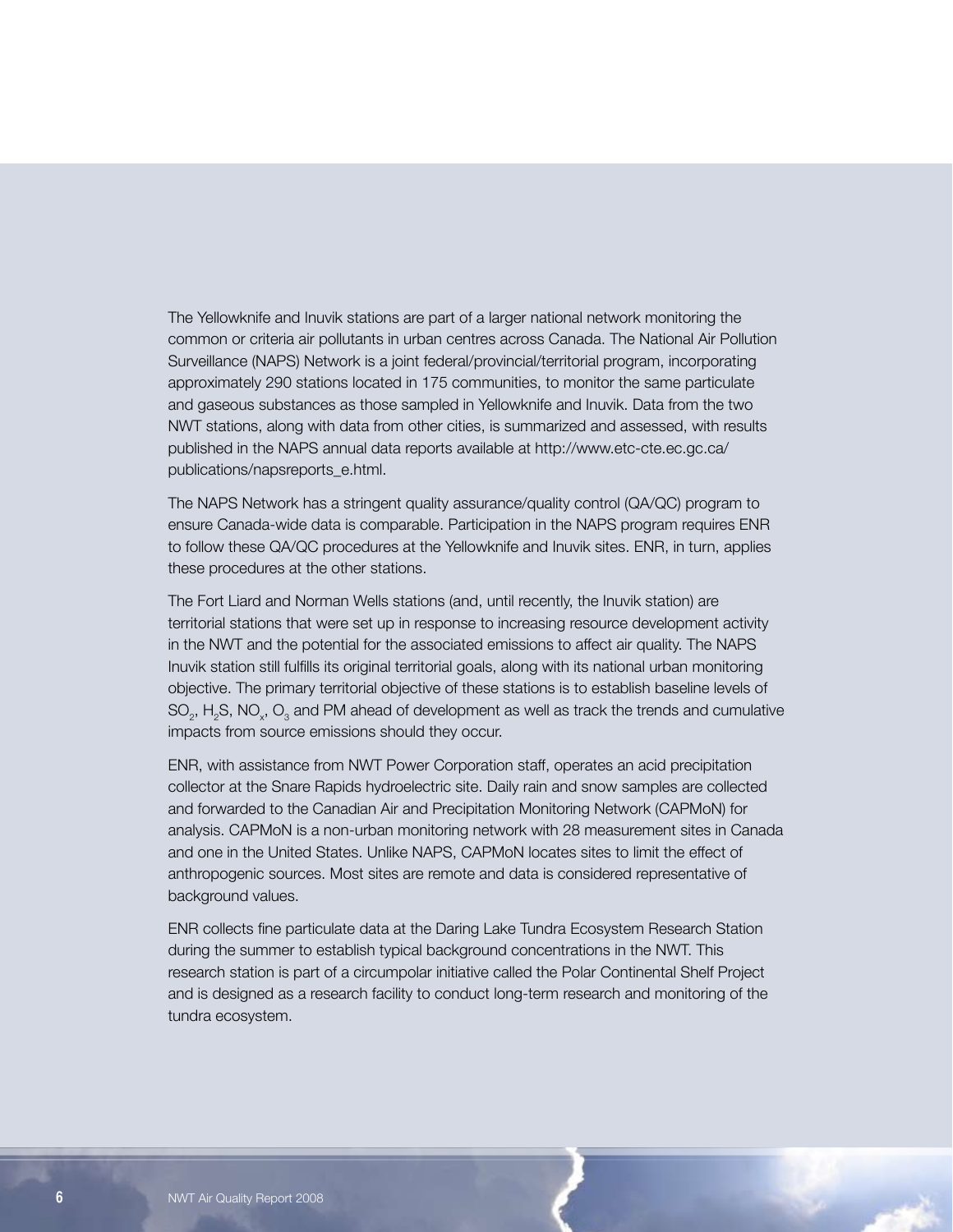

Table 2 shows all of the various government affiliations involved with all of the monitoring stations.

#### **Table 2**

| <b>NWT Air Quality Network</b>                                           |                                              |                                |                                                                                                               |  |  |
|--------------------------------------------------------------------------|----------------------------------------------|--------------------------------|---------------------------------------------------------------------------------------------------------------|--|--|
| Environment and<br>Natural Resources -<br>Environment<br><b>Division</b> | Partnership/<br>Contract                     | <b>Stations</b>                | <b>Network</b>                                                                                                |  |  |
|                                                                          |                                              | Yellowknife<br>and Inuvik      | Environment<br>Environnement<br>Canada<br>Canada<br>National Air Pollution<br>Surveillance                    |  |  |
|                                                                          |                                              | Fort Liard and<br>Norman Wells | Northwest Territories<br>stations                                                                             |  |  |
|                                                                          | <b>NWT Power</b><br>Corporation              | Snare Rapids                   | Environment<br>Environnement<br>∎₩<br>Canada<br>Canada<br>Canadian Air and<br><b>Precipitation Monitoring</b> |  |  |
|                                                                          | NWT Tundra<br>Ecological Research<br>Station | Daring Lake                    | Northwest Territories<br>stations                                                                             |  |  |

Air quality monitoring in the NWT has evolved over time, beginning with a single TSP monitor in Yellowknife in 1974 and progressing through various monitoring locations and equipment to reach the current stage of development.

Appendix A traces the history of air quality monitoring in the NWT.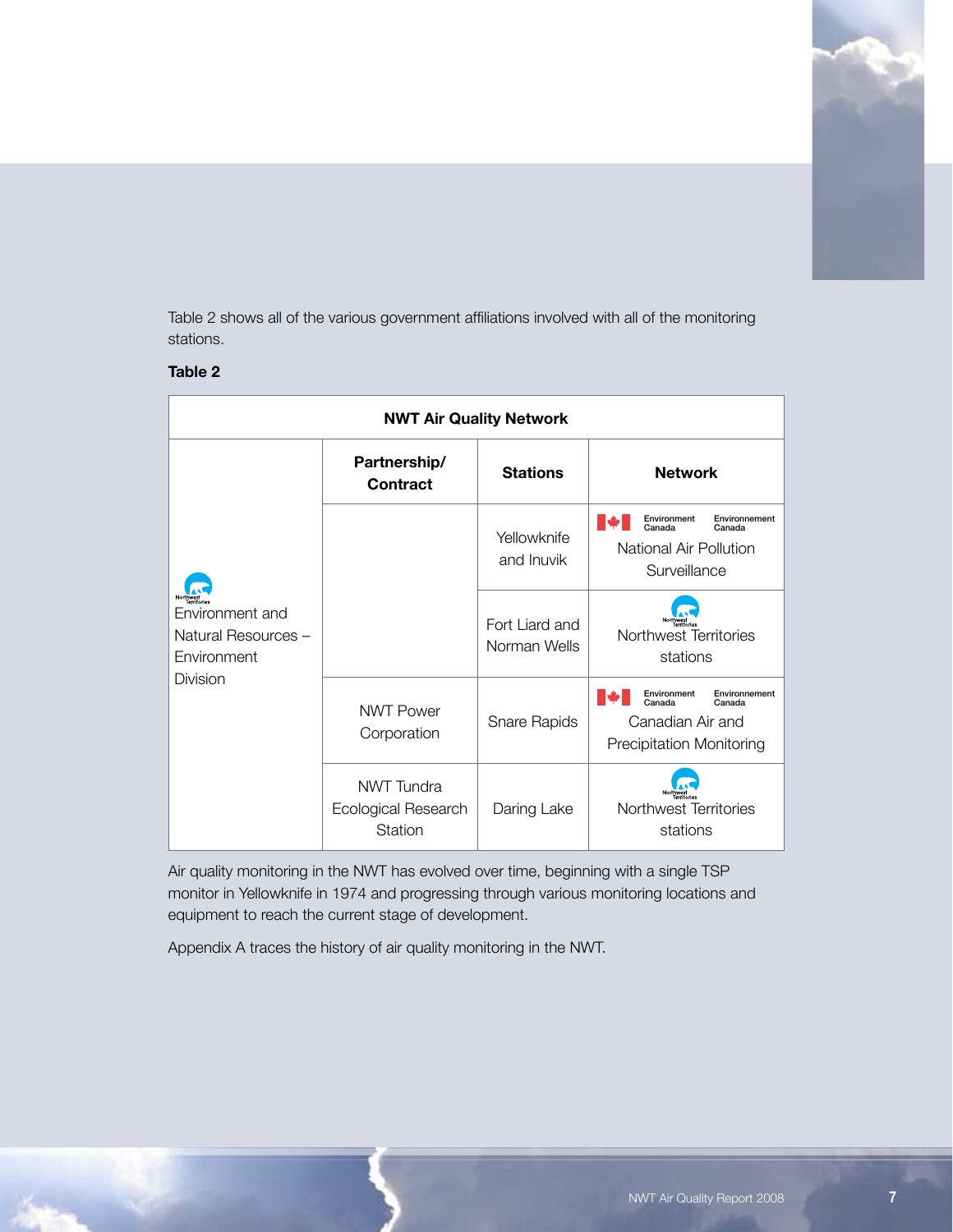# **Developments in 2008**

The Fort Liard station collected its first full year of ozone data. All four air monitoring stations now measure ground level ozone. Aside from the continual operation and maintenance of the Air Quality Monitoring Network, there were no significant developments to report in 2008.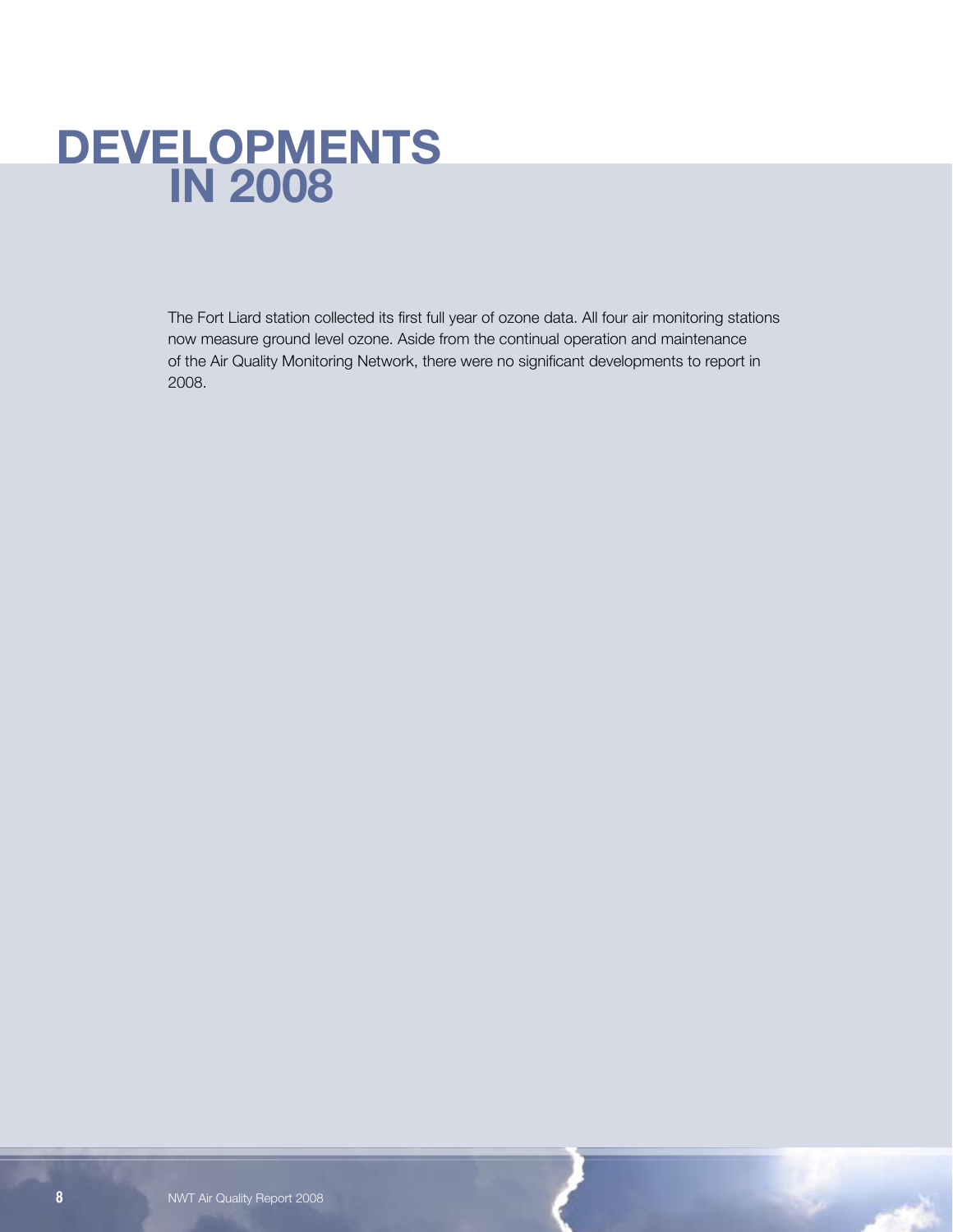# **Future Plans**



ENR will be upgrading the existing air quality data management, analysis and reporting system to a new version. This will include replacing the existing traditional data loggers with PC-based industrial loggers. Continuing modifications will be made to the Air Quality Monitoring Network web site based on user comments and feedback. The web site will also be modified to the latest architecture. The web site is available at http://lisin.rwedhq. gov.nt.ca/NWTAQ/NetworkSummary.aspx and links with the data management, analysis and reporting system provide public access to 'almost real-time' air quality data for each monitoring location. Access to archived data is available by querying the database using web-based tools. The web site also provides additional information on the Government of the Northwest Territories (GNWT) Air Quality Monitoring Network, air pollutants and monitoring equipment as well as links to monitoring information collected in other jurisdictions.

A continuous  $PM_{10}$  monitor will be added to the Norman Wells station to complete the particulate monitoring installations throughout the network.

An ultra-low level CO analyzer will be installed at the NAPS designated Inuvik station following additional testing by Environment Canada.

The Snare Rapids air monitoring station will be replaced with a larger, climate-controlled shelter and relocated to a different site.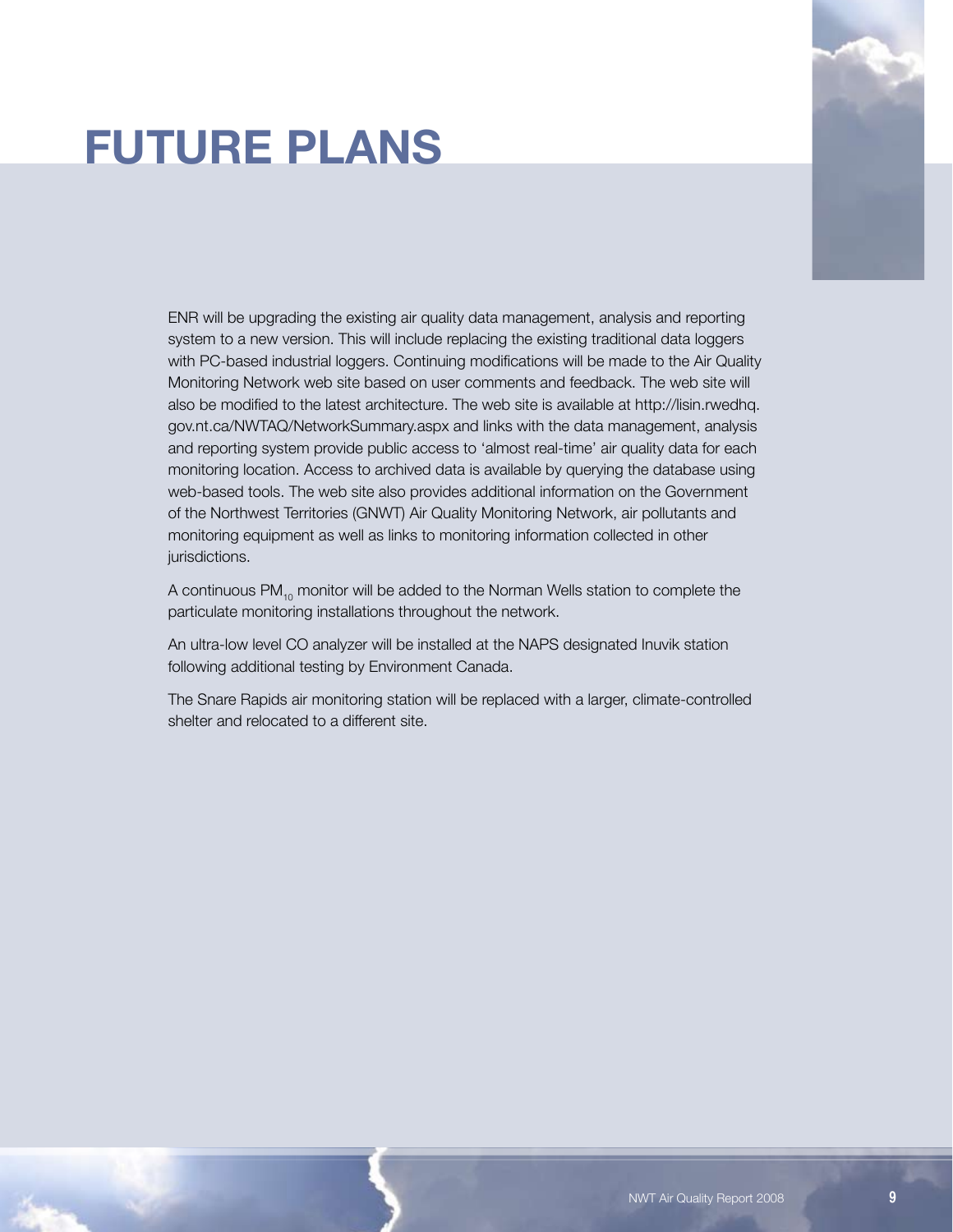# **NWT Air Quality Standards**

The GNWT has adopted a number of concentration limits for protection of ambient (outdoor) air quality in the NWT. These limits apply to selected pollutants and are contained in the "Guideline for Ambient Air Quality Standards in the Northwest Territories", established under the NWT *Environmental Protection Act*. They are summarized in Table 3 below.

The NWT standards are used in the assessment of air quality monitoring data as well as determining the acceptability of emissions from proposed and existing developments. Where NWT standards are not available for a particular pollutant, the Canadian National Ambient Air Quality Objectives (national standards) or limits established in other jurisdictions are used.

#### **Table 3**

| <b>NWT Ambient Air Quality Standards</b>                       |                                         |                              |  |  |
|----------------------------------------------------------------|-----------------------------------------|------------------------------|--|--|
| <b>Parameter and Standard</b>                                  | <b>Concentration</b><br>$(\mu g/m^3)^*$ | Concentration<br>$(ppbv)$ ** |  |  |
| Sulphur Dioxide (SO <sub>2</sub> )                             |                                         |                              |  |  |
| 1-hour average                                                 | 450                                     | 172                          |  |  |
| 24-hour average                                                | 150                                     | 57                           |  |  |
| Annual arithmetic mean                                         | 30                                      | 11                           |  |  |
| Ground Level Ozone (O <sub>2</sub> )<br>8-hour running average | 127                                     | 65                           |  |  |
| Total Suspended Particulate (TSP)                              |                                         |                              |  |  |
| 24-hour average                                                | 120                                     |                              |  |  |
| Annual geometric mean                                          | 60                                      |                              |  |  |
| Fine Particulate Matter (PM <sub>25</sub> )                    |                                         |                              |  |  |
| 24-hour average                                                | 30                                      |                              |  |  |

\* Micrograms per cubic metre

\*\* Parts per billion by volume

The "Guideline for Ambient Air Quality Standards in the Northwest Territories" provides additional information on the application of the NWT standards and the pollutants of concern. For additional information on air pollutants see Appendix B.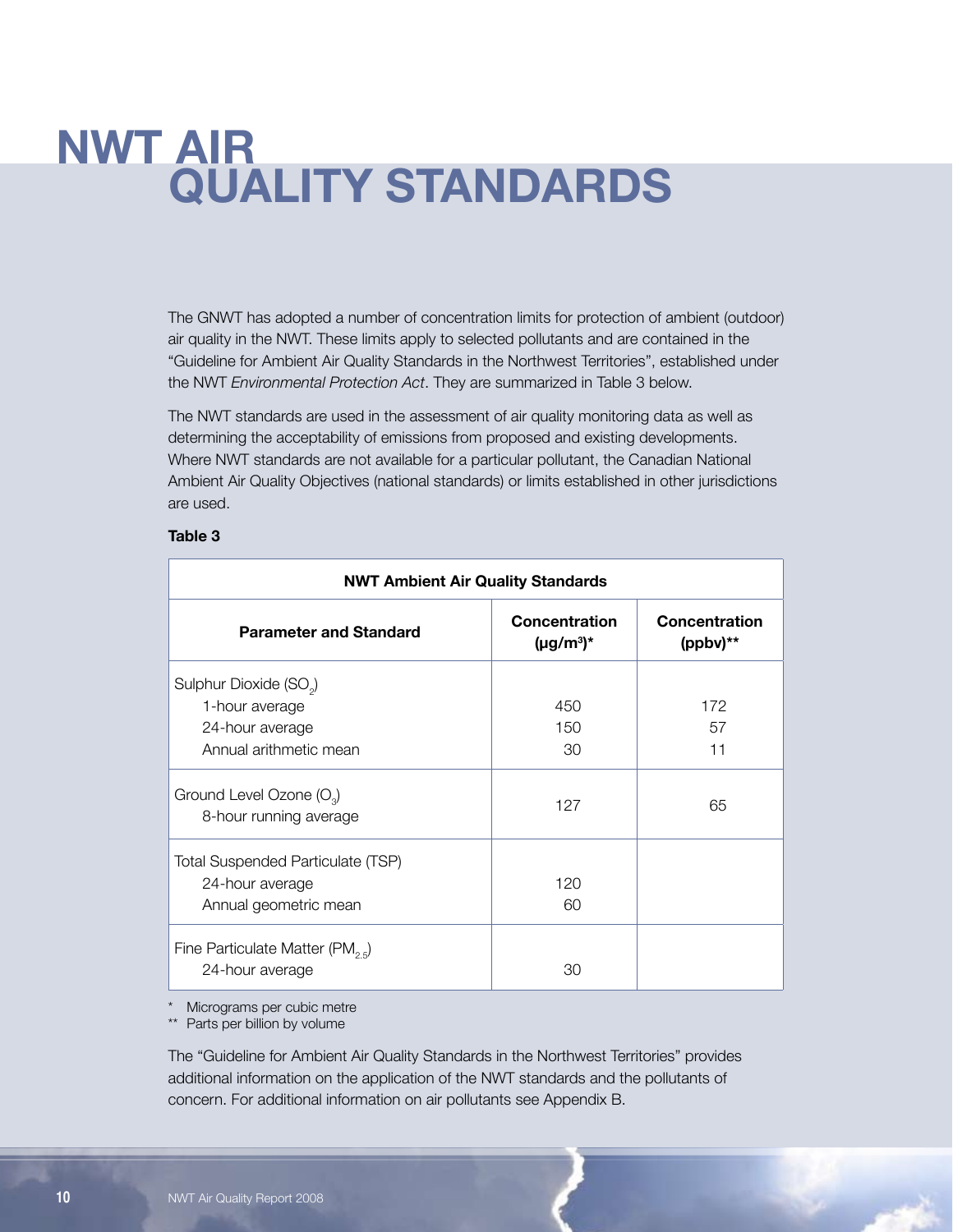# **YELLOWKNIFE AIR QUALITY**

ENR, in partnership with the Canadian NAPS Program, operates the air quality monitoring station in Yellowknife.

This station is located at the Sir John Franklin High School and continuously monitors all criteria air pollutants  $O_3$ , SO<sub>2</sub>, NO<sub>x</sub>, CO, fine particulate  $(PM_{2.5})$  and coarse particulate (PM<sub>10</sub>). The station also monitors wind speed, wind direction and temperature, which assists in identifying possible sources of unusual or elevated readings.

Additional non-continuous monitoring at the station consists of a TSP (dust), High Volume sampler (Hi-Vol) and a Partisol Dichotomous fine particulate sampler, formerly located on the roof of the Post Office until 2005.



*Sir John Franklin Station*

The air quality monitoring results from the consolidated station at Sir John Franklin are discussed in the following sections, with historical

particulate data from the old Post Office site included where applicable.

### Total Suspended Particulate (TSP)

Yellowknife's greatest source of TSP is dust from roads, especially in the spring when the snow cover disappears and exposes winter sand and gravel applications on city streets to the effects of wind and vehicle disturbance. Forest fires, mining activities and combustion products from vehicles, heating and electricity generation also raise TSP levels.

Every six days on a predetermined schedule, TSP samples are collected over a 24-hour period (midnight to midnight) using a Hi-Vol air sampler. The sampler draws a measured volume of air through a filter to collect the suspended particulate. The filters are sent to Environment Canada's NAPS laboratory in Ottawa for analysis. TSP is measured as the weight of the particles collected on the filter divided by the volume of air drawn through the filter. Results are expressed in micrograms of particulate per cubic metre of air  $(\mu g/m^3)$ . Arsenic levels are also determined in the samples collected.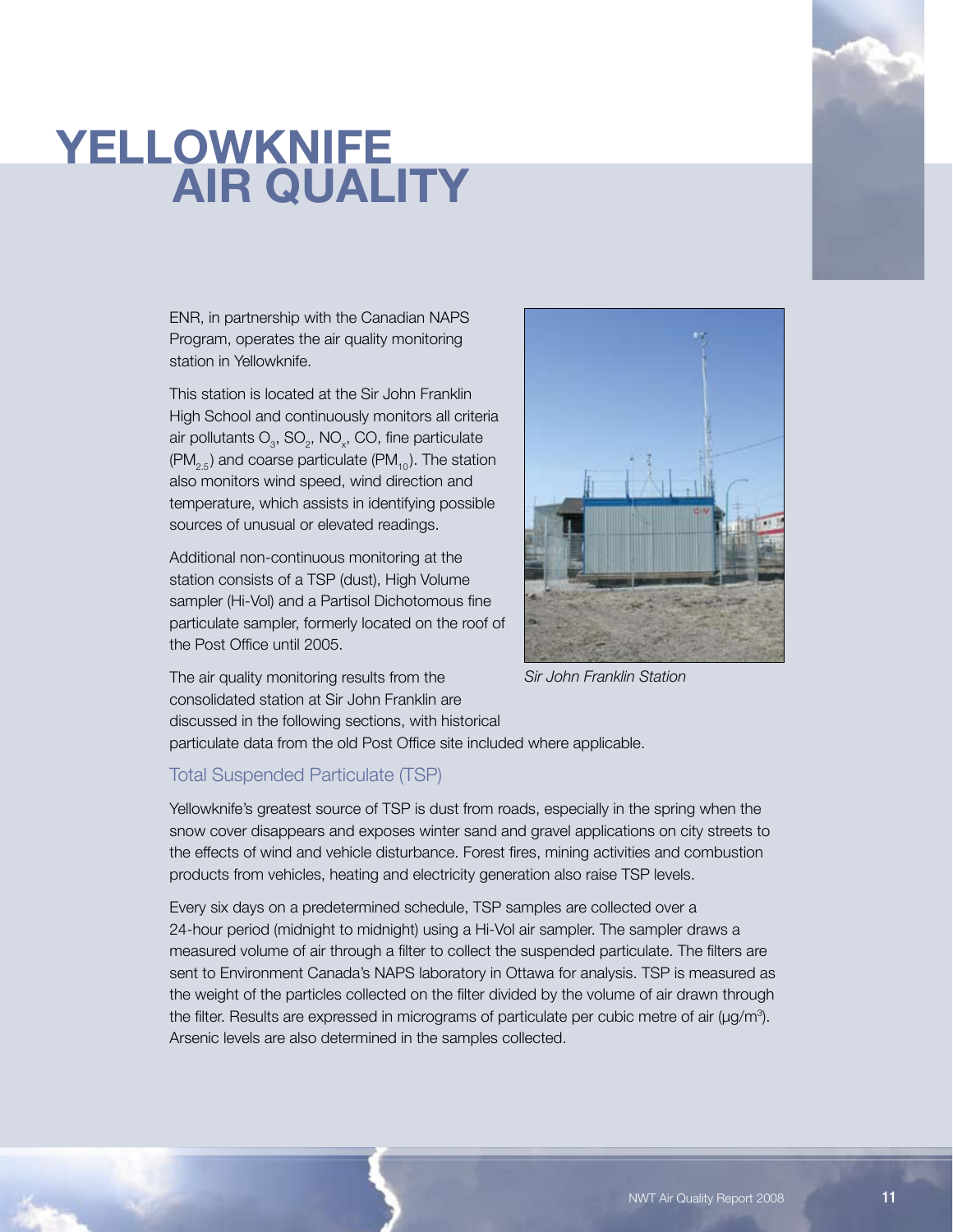#### **Table 4**

|                   | <b>Sir John Franklin</b> |          |            |  |  |
|-------------------|--------------------------|----------|------------|--|--|
|                   | 2007                     | 2007     | 2008       |  |  |
| $\mu$ g/m $3$     | <b>TSP</b>               | Arsenic  | <b>TSP</b> |  |  |
| Highest (24-hour) | 121                      | .115     | 191        |  |  |
| Lowest (24-hour)  | 2                        | $\Omega$ | 4          |  |  |
| Annual Average    | 21                       | .002     | 28         |  |  |

Fifty Hi-Vol air samples were collected during 2008. Table 4 summarizes the 2007 and 2008 TSP results, including the annual average (geometric mean) as well as the 2007 arsenic results. The 2008 arsenic data was not available for the release of this report due to analytical delays at the NAPS laboratory.

The bars in Figure 1 track annual average TSP levels in Yellowknife over the last decade (Post Office station 1995 to 2005; Sir John Franklin station 2006 and 2008). In 2008, the annual average was 28 $\mu$ g/m<sup>3</sup>. This is well below the NWT annual standard of 60 $\mu$ g/m<sup>3</sup>.



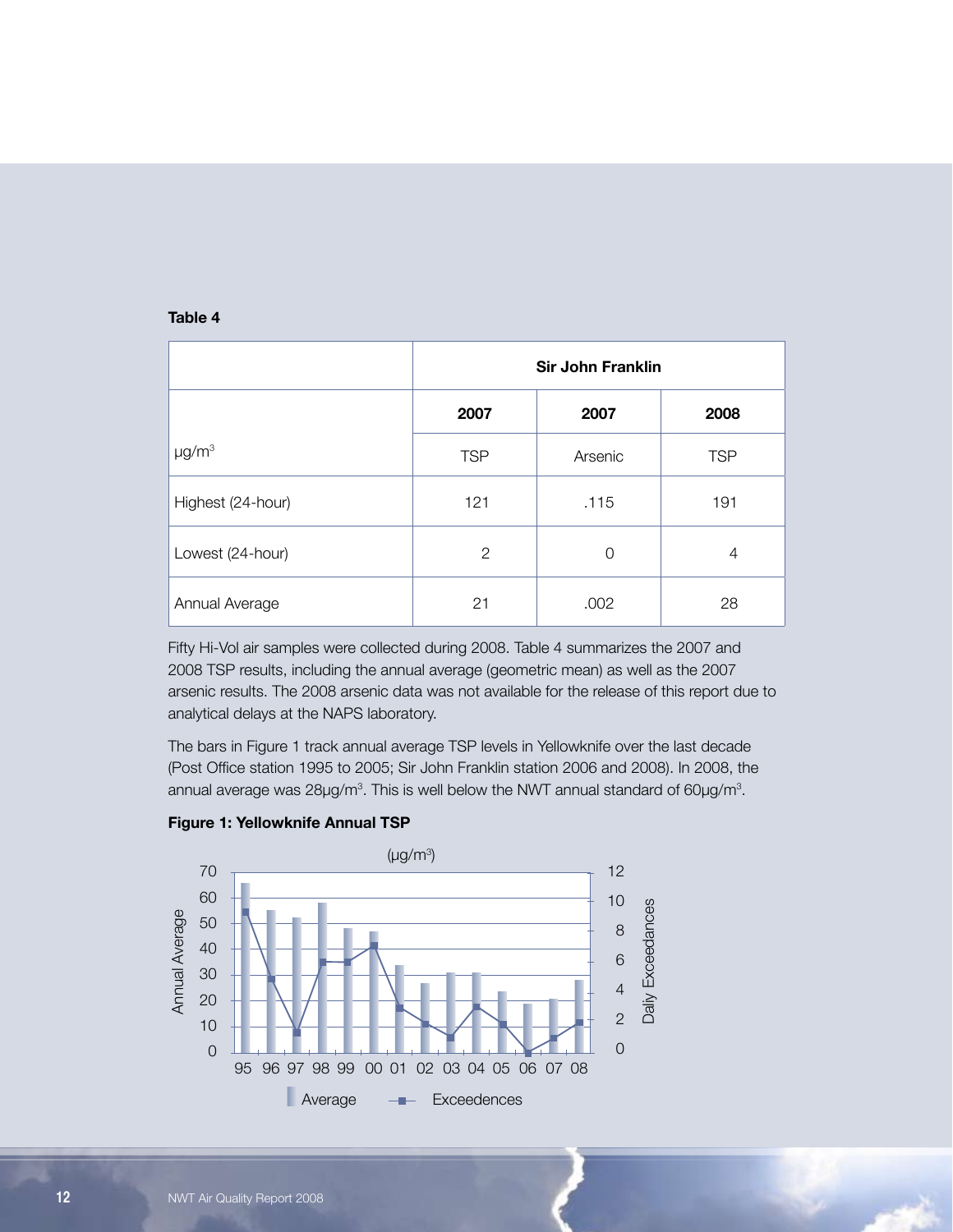

The line in Figure 1 shows the number of times during the year that the NWT 24-hour standard (120μg/m<sup>3</sup>) was exceeded. There were only two exceedances in 2008.

Since the early 1990s, dust conditions in Yellowknife have improved – largely due to the City of Yellowknife's efforts to clean roads throughout the spring and summer as well as ongoing paving of gravelled areas. The overall downward trend in annual TSP levels observed in the late 1990s and early part of the current decade appears to have levelled off in recent years. The recent annual average values may be approaching the lower limits achievable by the City's dust mitigation efforts and represent typical baseline readings. The fluctuations within the recent range of annual readings likely reflect the typical annual variations due to weather conditions and the intermittent sampling schedule.

Figure 2 tracks the average TSP level for each month for the last five years and clearly demonstrates the effects of springtime dust events. 2008 monthly averages followed the usual pattern, with higher TSP levels in April through July.



**Figure 2: Yellowknife Monthly TSP**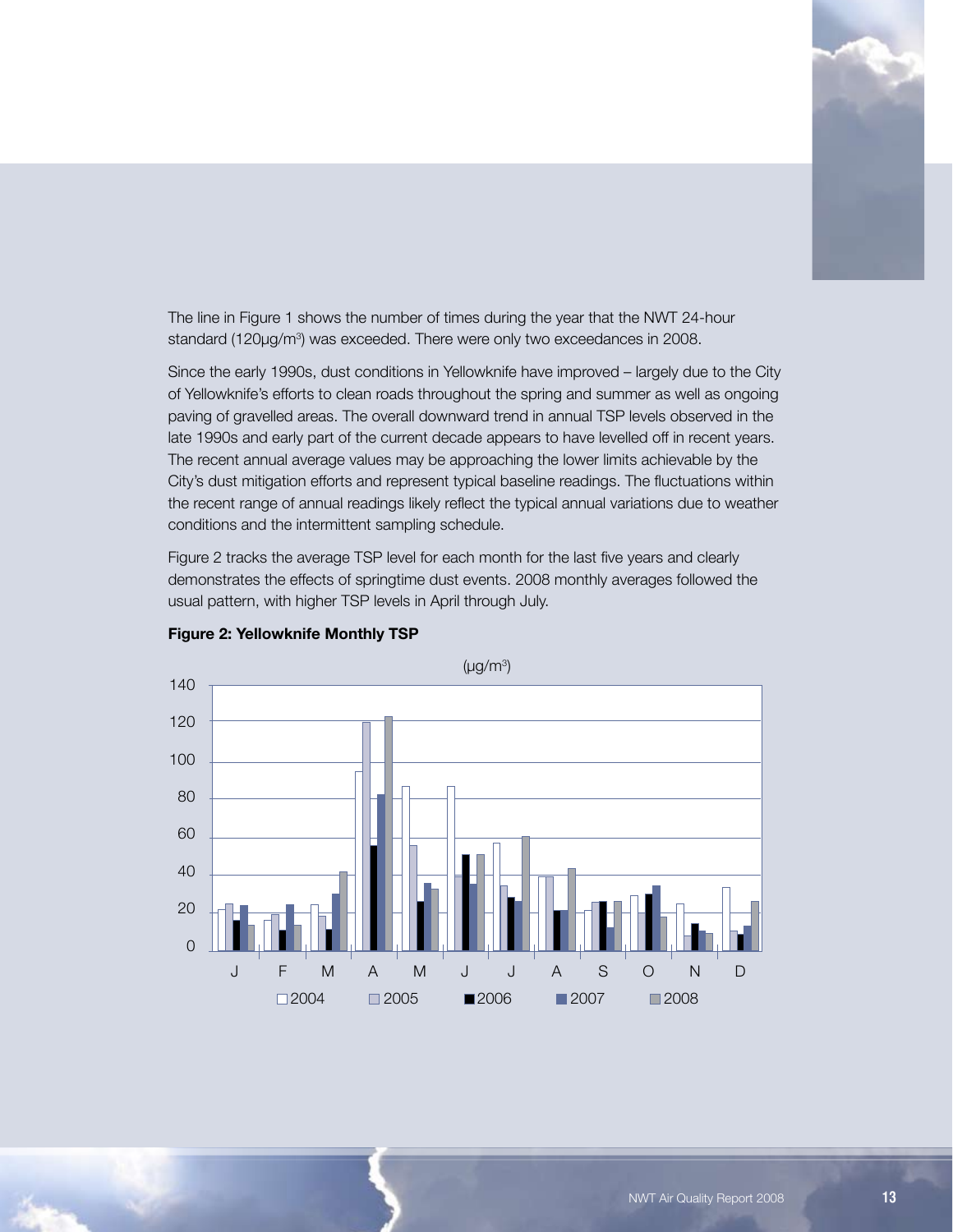# Fine Particulate (PM<sub>2.5</sub>) and Coarse Particulate (PM<sub>10</sub>)

ENR uses two methods of sampling the smaller size fractions of PM in Yellowknife – a filter-based Partisol Dichotomous sampler and a Beta Attenuation Mass Monitor (BAM). The BAM methodology provides continuous, almost real-time (hourly) analysis of particulate concentrations, while the Partisol samples on a 24-hour basis every six days. The Partisol sampler simultaneously collects both the 2.5µm, and less, and the 2.5 to 10µm particulate size fractions on a filter media. The filters require laboratory analysis to determine particulate concentrations and, unlike the BAM, do not provide timely information for real-time air quality assessment. However, the filters can also be analyzed for a whole suite of additional parameters, including metals. The Partisol compliments the BAM in that particle identification can be determined, which provides more in-depth information about fine particulate. There are two BAMs operating at the Yellowknife station; one measures  $PM_{2.5}$ while the other measures  $PM_{10}$ .

Seven PM<sub>25</sub> BAM readings at the Sir John Franklin station in 2008 exceeded the NWT 24-hour standard ( $30\mu g/m<sup>3</sup>$ ). These exceedances were influenced by forest fire smoke. They occurred in July and coincided with forest fires burning in the North Slave region near Hardesty Lake as well as fires near Behchoko. Review and analysis of the results, and wind information from the Sir John Franklin station and other meteorological stations, clearly indicated the effects of fine particulate transport predominantly from these fires.



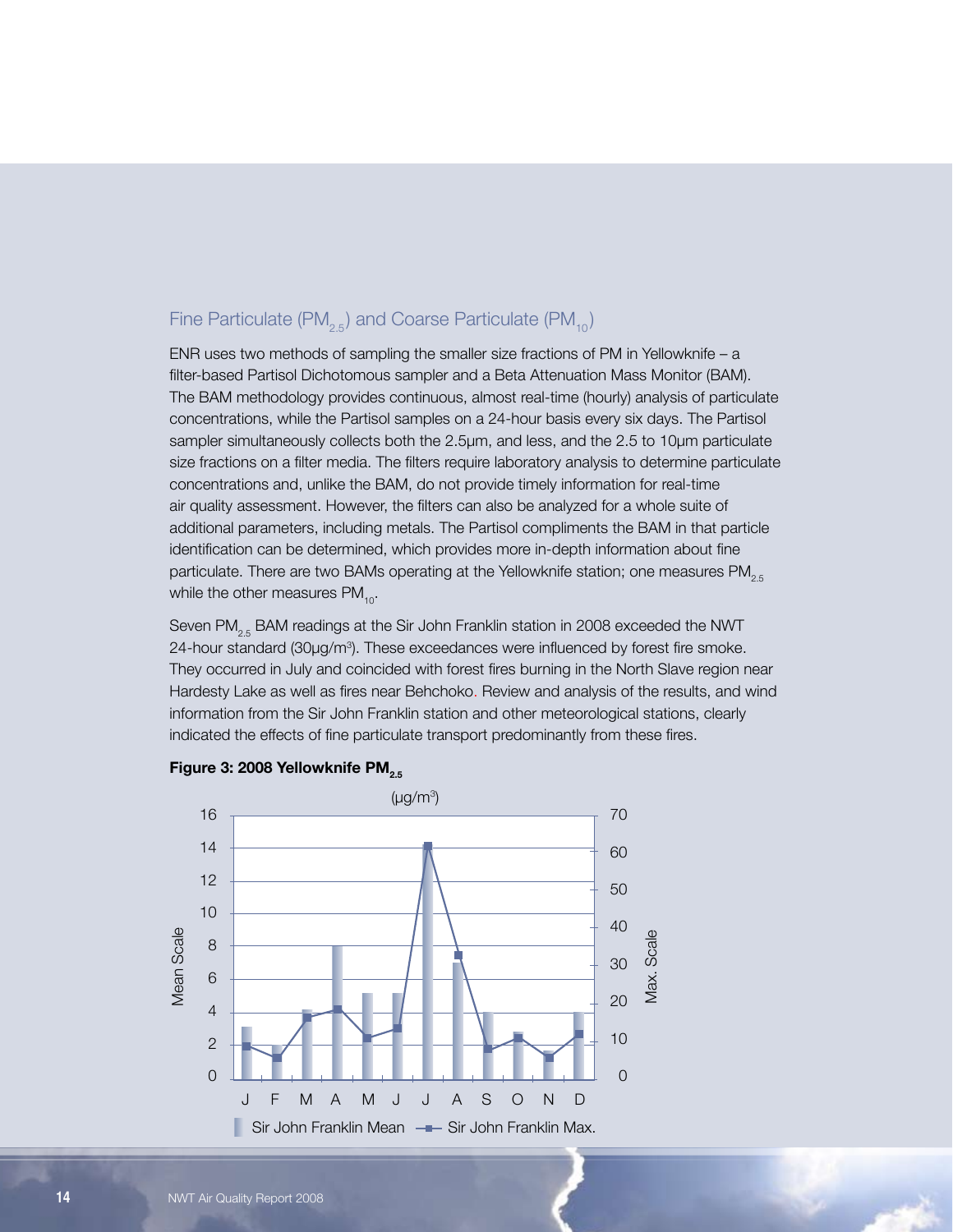

Figure 3 shows the monthly averages and daily maximums measured at the Sir John Franklin station in 2008. The highest daily maximum concentration was 62μg/m<sup>3</sup>. The highest hourly concentration recorded was 222μg/m<sup>3</sup>.



**Figure 4: 2005 to 2008 Summary Yellowknife PM2.5 BAM**

Figure 4 summarizes the  $PM_{2.5}$  BAM data over the last four years, showing the overall mean and overall daily maximum for each month. Overall means for each month are low and very consistent ranging from 2 to 7µg/m<sup>3</sup>, with an increase in July, which reflects the influence of forest fire events. The June, July and August maximums were a direct result of smoke from forest fires. If the forest fire events are ignored, then the daily maximums decline considerably, falling within a range of 5 to  $9\mu g/m<sup>3</sup>$ . Based on the results gathered so far, it appears that  $PM_{2.5}$  concentrations in Yellowknife are consistently low, with the greatest short-term influences being smoke from forest fires.

Because  $PM_{10}$  is a subset of TSP and heavily influenced by the same particulate sources like road dust, monitoring of  $PM_{10}$  levels provides an alternative, more complete and timely method to the Hi-Vol TSP sampling to track the impacts of dust in Yellowknife. Since the Hi-Vol only runs every six days, it potentially misses capturing high-level dust events occurring in between the six day cycle. However, the continuous monitoring methodology of the BAM ensures complete coverage throughout the year. In addition, the hourly sampling schedule of the BAM provides 'almost real-time' data and allows more detailed analysis of the typical 24-hour Hi-Vol sampling period.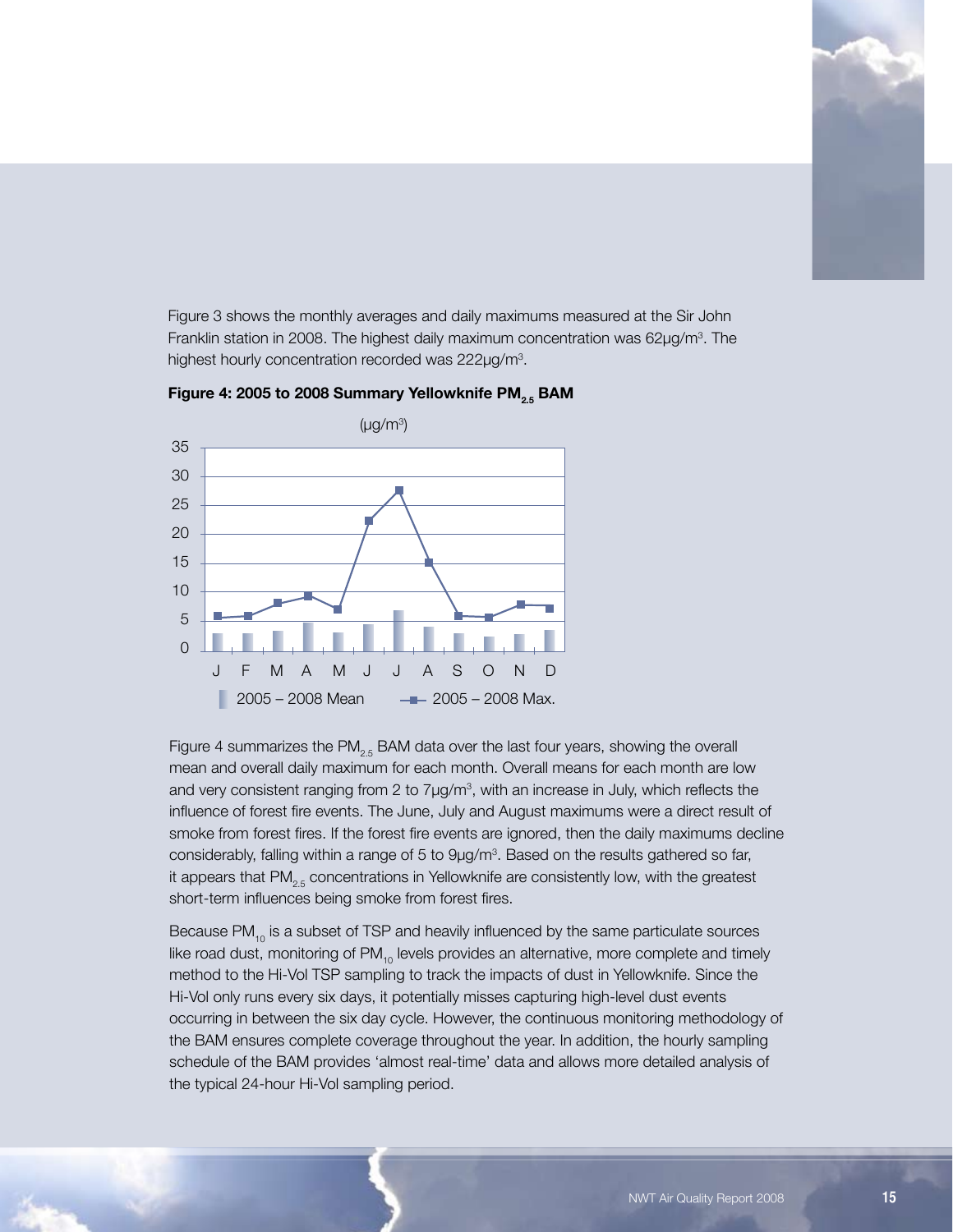The NWT has not adopted a standard for  $PM_{10}$ , but several Canadian jurisdictions (e.g. BC, Ontario, Newfoundland and Labrador) have adopted a PM<sub>10</sub> concentration of 50µg/m<sup>3</sup> (24-hour average) as an acceptable limit. Generally, starting in April, Yellowknife experiences several episodes of very high  $PM_{10}$  levels, which sometimes results in complaints from residents, prompting the City to initiate road sweeping ahead of their normal spring cleanup schedule. Overall, there were 12 exceedances of the 50µg/m<sup>3</sup> limit in 2008 at the Sir John Franklin station, most of which occurred in April.





Figure 5 shows the PM $_{10}$  monthly averages and daily maximums measured at the station in 2008. The highest daily maximum concentration was 105μg/m<sup>3</sup>, occurring in April, which correlates well with the Hi-Vol data. The highest hourly concentration recorded was 445μg/m<sup>3</sup> , also in April. The monthly average distribution in Figure 5 is similar to the distribution for TSP shown in Figure 2, indicating the close correlation between  $PM_{10}$  and TSP, and supporting the use of the BAM PM $_{10}$  data to track the influence of road dust in Yellowknife.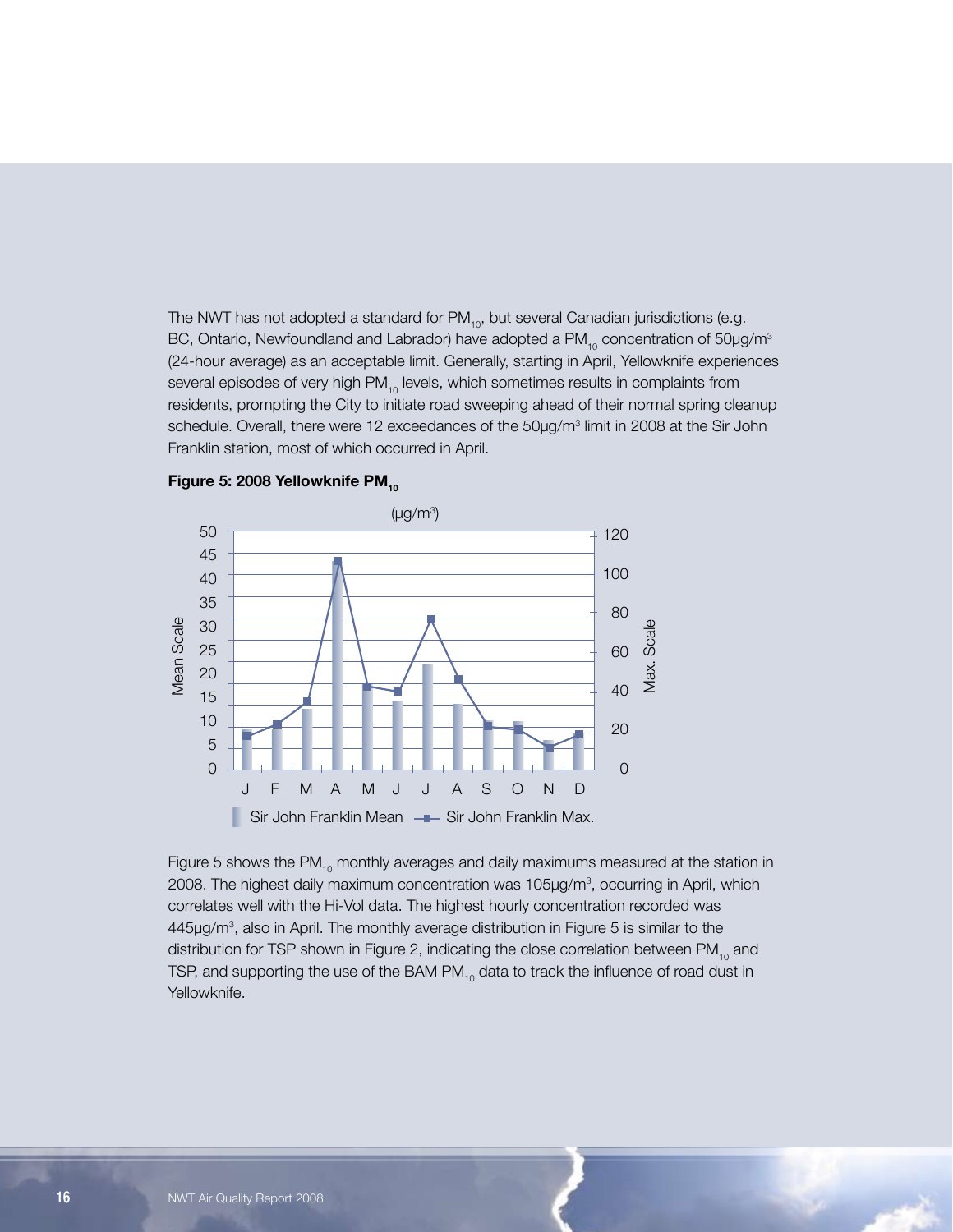

#### Arsenic

TSP filters are analyzed to determine arsenic concentrations. Unfortunately, analytical delays at the NAPS laboratory often result in a one-year time lag between arsenic data and the annual air quality report. Consequently, arsenic data for 2008 is not available for inclusion in this report, although the 2007 data that was unavailable last year is. Analyses of the 2008 TSP filters will likely be completed by the end of June and results will be included in the 2009 Air Quality Report.

Figure 6 summarizes the historical concentrations of arsenic measured in Yellowknife up to 2007. The bars represent annual averages, while the line shows the highest total arsenic level measured over a 24-hour period for a given year. It is apparent that arsenic concentrations in Yellowknife have fallen from the historical, elevated concentrations in the 1970s and 1980s. No exceedances of the Ontario Guideline (0.3μg/m<sup>3</sup>) have occurred since 1988 and the average arsenic concentration over the last decade is  $0.006\mu g/m^3$  – below all but the most stringent World Health Organisation (WHO) risk estimate concentration (see Appendix B). In recent years, the overall average has decreased further, to less than  $0.003$ μg/m $3.$ 



#### **Figure 6: Yellowknife Total Arsenic**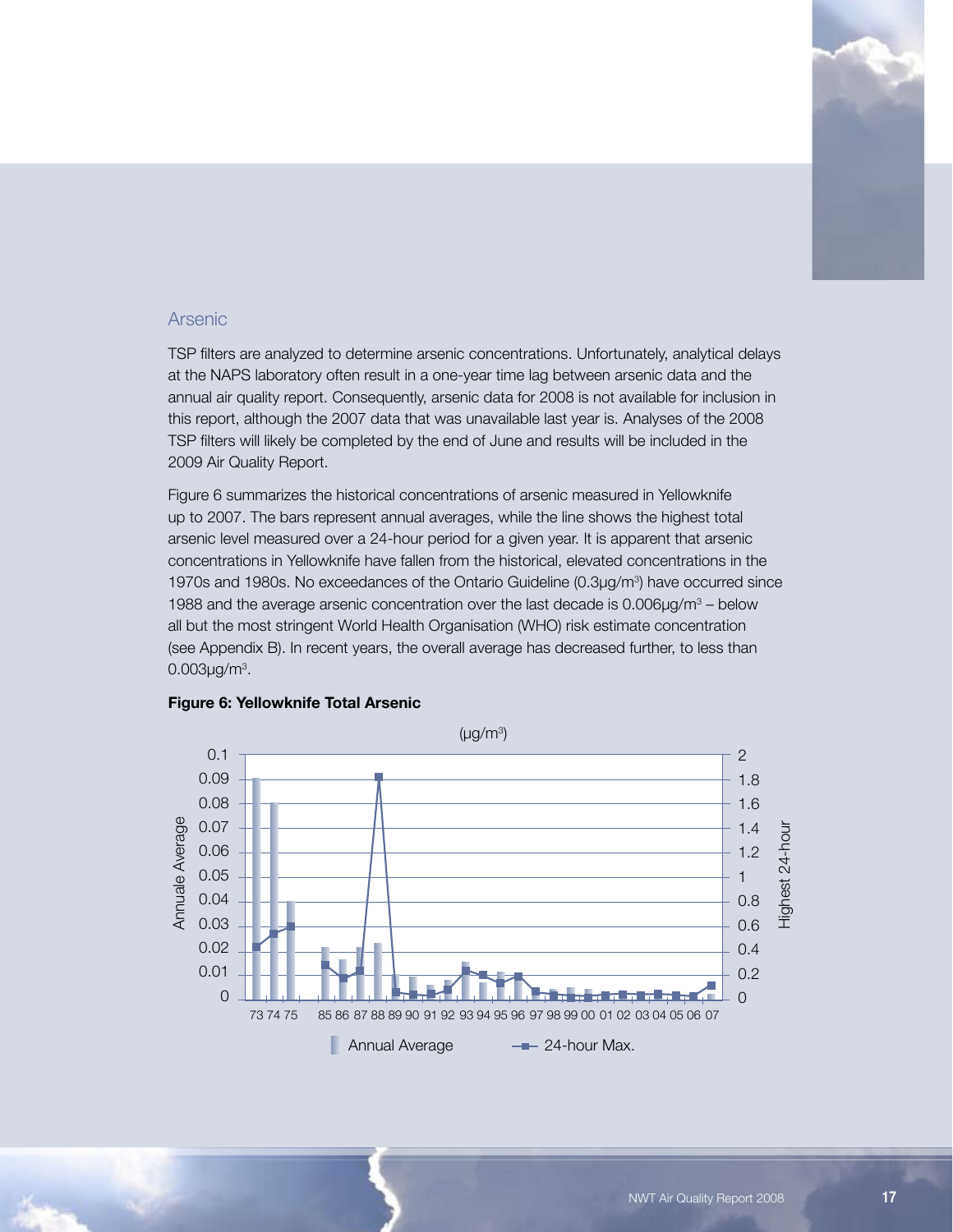The maximum 24-hour concentration in 2006 was  $0.11 \mu g/m<sup>3</sup>$  – almost an order of magnitude lower than the Ontario Guideline. The annual average (geometric mean) concentration in 2007 was 0.002μg/m<sup>3</sup>, considerably lower than all but the most conservative risk estimate concentration provided by the WHO.

Studies in the United States show an average arsenic concentration in air of <0.001 to 0.003μg/m<sup>3</sup> in remote areas, with concentrations of 0.020 to 0.030μg/m<sup>3</sup> in urban areas, while Canadian urban areas range from 0.0005 to 0.017μg/m<sup>3</sup> (WHO, 2000). Yellowknife arsenic results over the last decade indicate annual concentrations ranging from 0.002 to  $0.015 \mu g/m<sup>3</sup>$  – comparable to concentrations measured in other urban areas. Since 1999, the levels have decreased and the annual average concentrations (0.002 to 0.004 $\mu$ g/m<sup>3</sup>) are similar to those in remote areas.

Based on the previous discussion, it appears that concentrations of airborne arsenic in Yellowknife are typical of those found in remote areas and that health risks due to inhalation are minimal.

## Sulphur Dioxide (SO $_{2}$ )

Continuous monitoring for SO<sub>2</sub> has been conducted in Yellowknife at several locations since 1992.



#### **Figure 7: Yellowknife Sulphur Dioxide**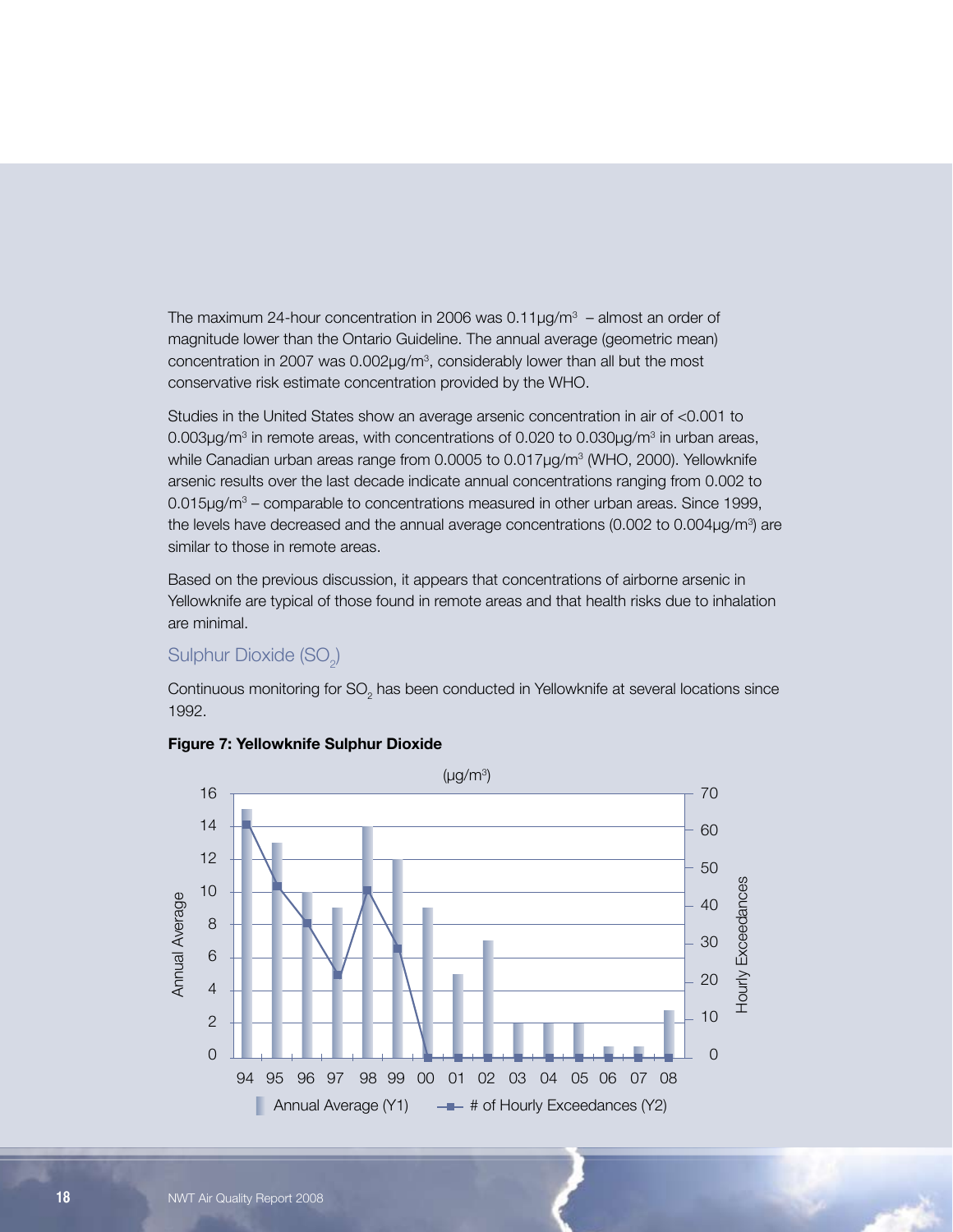

In the past, the largest sources of SO<sub>2</sub> in the Yellowknife area were the gold mine ore roasters, the most recent being Giant Mine. The highest levels of SO<sub>2</sub> in the Yellowknife area were measured downwind from the mine. Since the mine was closed in 1999, only background levels have been recorded.

Figure 7 shows the general trends in SO<sub>2</sub> levels measured in Yellowknife air from 1994 to 2008. The bars track the annual average and the line shows the number of times in each year that the NWT one-hour standard was exceeded. As illustrated by the graph, the number of exceedances has fallen to zero since the closure of Giant Mine in 1999.

The 2008 data continued the trend of recent years, with a slight increase in the annual average. There were no exceedances of the NWT hourly (450µg/m<sup>3</sup>) and 24-hour  $(150\mu g/m<sup>3</sup>)$  standards. The annual average was less than  $4\mu g/m<sup>3</sup>$ , a level well below the  $NWT$  (30µg/m<sup>3</sup>) standard.

The vast majority of the hourly concentrations recorded in 2008 were only background or slightly greater, with a maximum concentration of 13µg/m<sup>3</sup>. The concentrations reflect naturally occurring SO<sub>2</sub>, usually in the range of 3 to 4 $\mu$ g/m<sup>3</sup>, and small amounts from the burning of fossil fuels.

#### Ground Level Ozone (O<sub>2</sub>)

A continuous  $\mathsf{O}_{{}_3}$  analyzer has been operating in Yellowknife since 1998. The current analyzer has been operating at the Sir John Franklin station since February of 2003.

Detectable concentrations of  $\mathsf{O}_{{\scriptscriptstyle 3}}$  exist even in remote areas due to naturally occurring sources of the precursor gases such as forest fires and volatile organic compounds (VOC) emissions from trees and the introduction of stratospheric ozone to lower elevations resulting from atmospheric mixing processes. These background concentrations typically are in the range of 40 to 80µg/m<sup>3</sup>. In large urban areas (and areas downwind), ozone concentrations can be much higher than typical background due to the additional emissions of precursor gases (see Appendix B).

Figures 8 and 9 show the hourly and eight-hour maximums recorded for 2007 and 2008, together with the monthly averages. Neither the one-hour national standard nor the eighthour NWT standard was exceeded in Yellowknife during 2007 or 2008.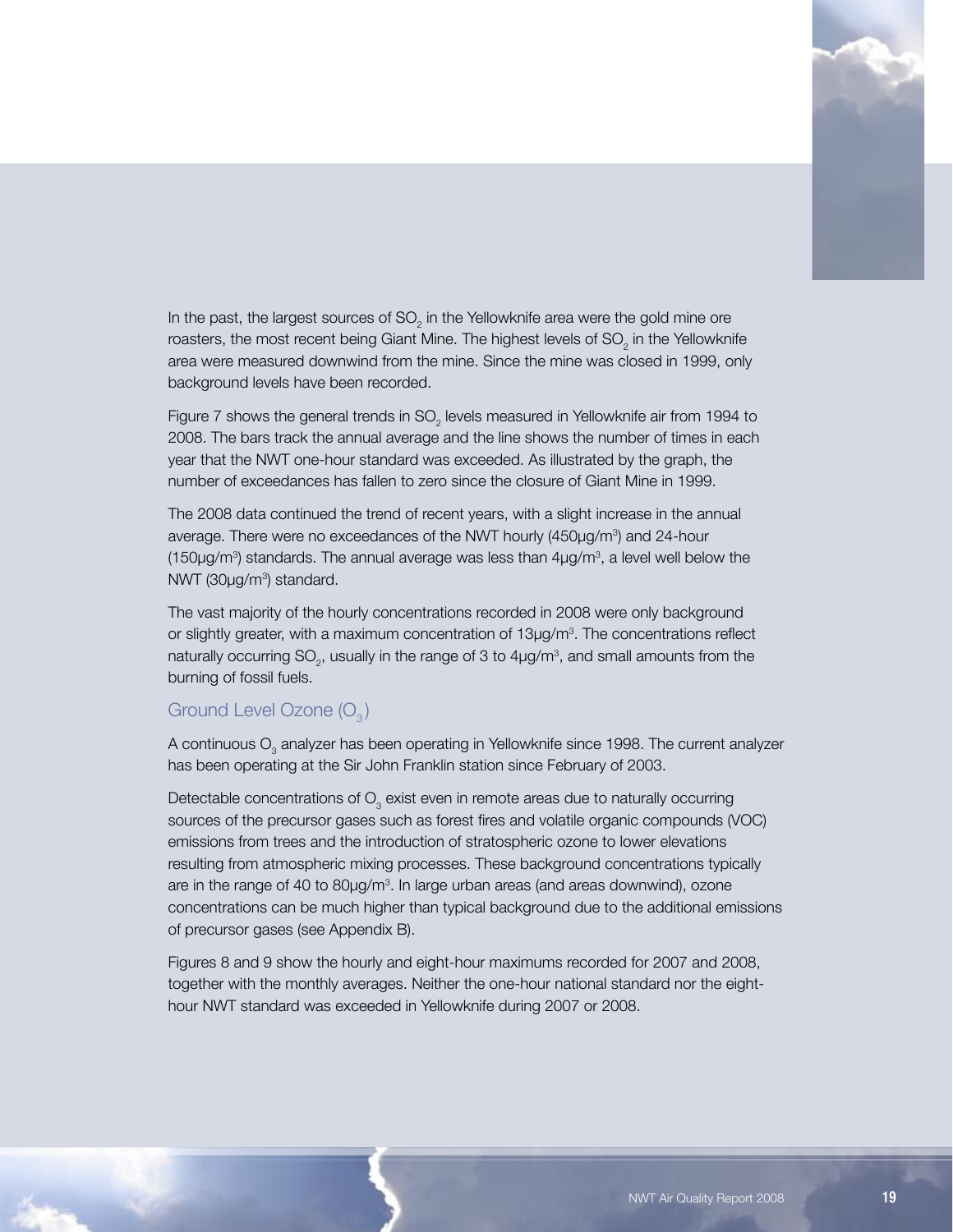







The Figures illustrate the typical spring maximum, which commonly occurs at remote monitoring stations located in mid to high latitudes in the northern hemisphere and the source of which is the subject of considerable scientific debate. Typical monthly ozone concentrations at remote sites in Canada range between 40 and 80 $\mu$ g/m<sup>3</sup>, and Yellowknife concentrations for both years fell below or within this range, indicating that most of the  $O<sub>3</sub>$ detected is likely naturally occurring or background.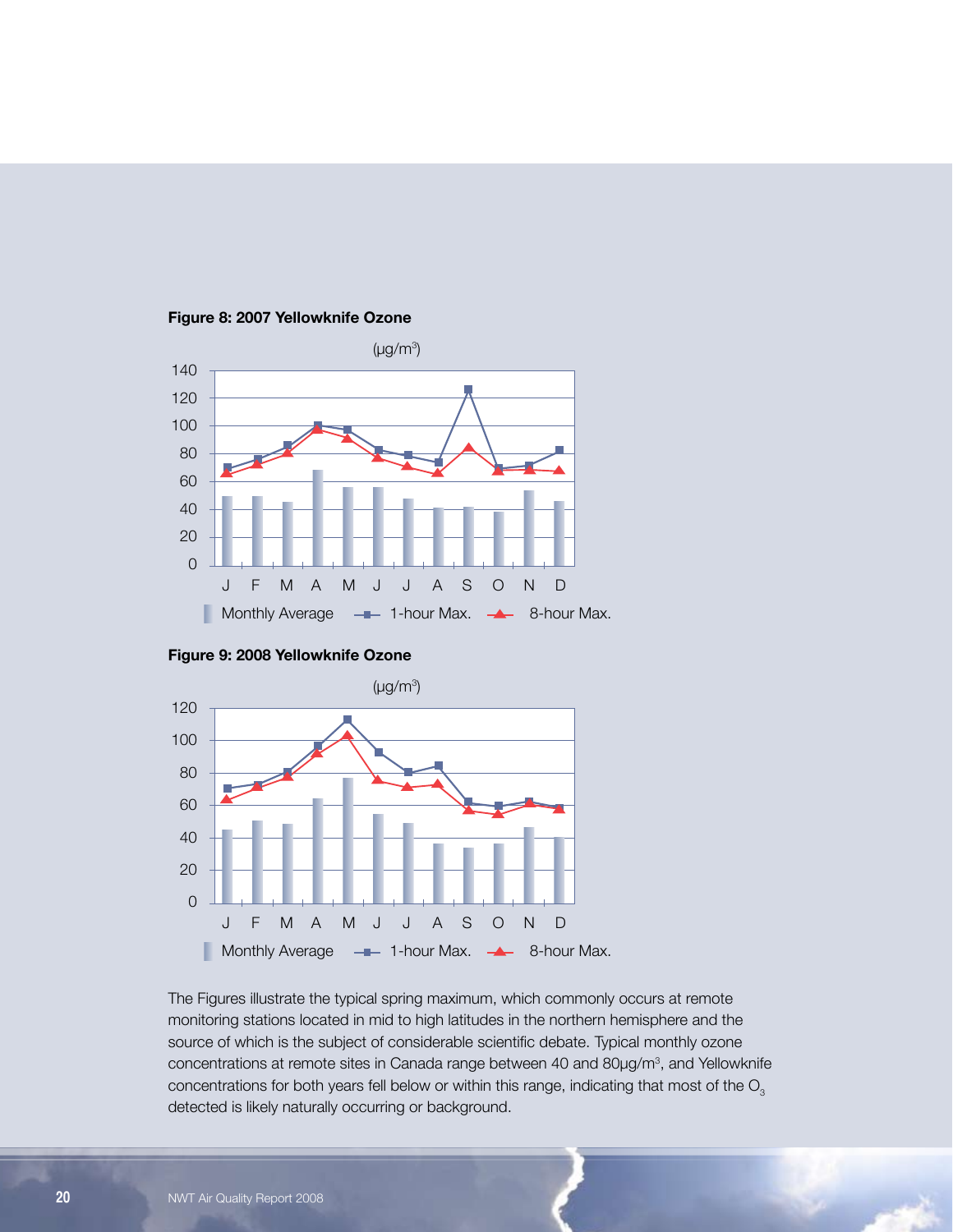

# Nitrogen Oxides (NO $_{\!\times}$ )

The instrumentation provides continuous information on NO, NO<sub>2</sub> and NO<sub>x</sub>. However, the focus is on NO<sub>2</sub> due to the greater health concerns associated with this pollutant and the availability of national air quality standards for comparison (see Appendix B).

The 2008 results indicated that there were no exceedances of the one-hour and 24-hour national standards for NO<sub>2</sub>. The maximum one-hour average was 80 $\mu$ g/m<sup>3</sup> and the annual average was 4μg/m<sup>3</sup>.



**Figure 10: 2007 Yellowknife Nitrogen Dioxide**

**Figure 11: 2008 Yellowknife Nitrogen Dioxide**

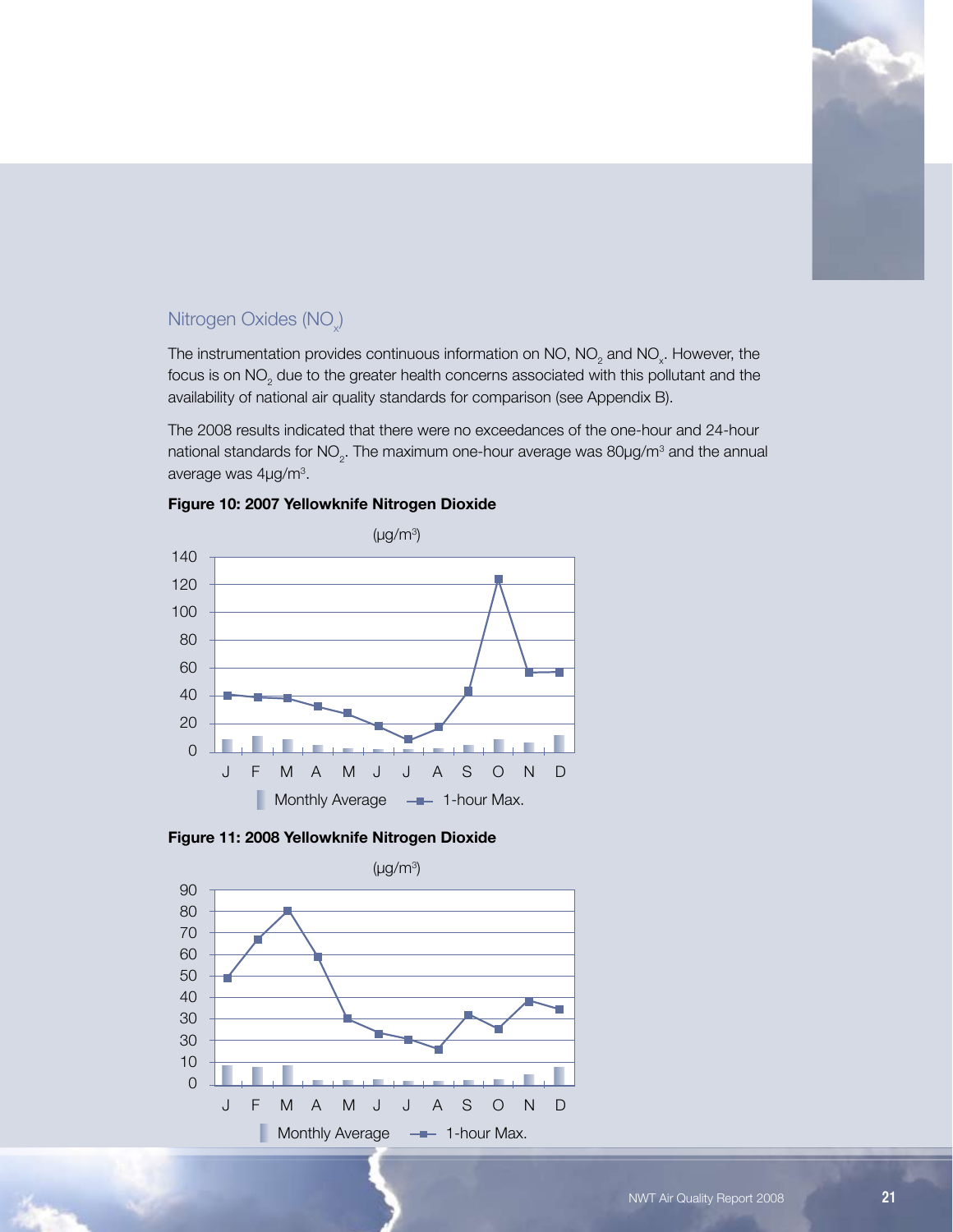Figures 10 and 11 show the 2007 and 2008 monthly averages and highest hourly concentrations. Both the highest monthly averages and the highest hourly concentrations occurred during the winter months. This is likely caused by increased emissions from fuel combustion for residential and commercial heating, and idling vehicles, as well as shortterm 'rush hour' traffic influences. The effects of these emissions on wintertime air quality can be increased when combined with stagnant meteorological conditions. Cold, calm days can result in an atmospheric situation where the normal decrease in air temperature with elevation is reversed and a zone of colder air is present at ground level. This zone of colder air and the lack of wind act to restrict dispersion and trap pollutants close to the ground.

#### Carbon Monoxide (CO)

The 2008 data continued the extremely low CO readings measured in 2007 and were well below the national standards (see Appendix B). Given the absence of heavy traffic volumes in Yellowknife, low levels of CO are expected. In 2007, the maximum one-hour average was 2.7 mg/m<sup>3</sup> and the annual average was 0.3 mg/m<sup>3</sup>. Figure 12 shows the 2008 monthly averages and highest hourly concentrations.



#### **Figure 12: 2008 Yellowknife Carbon Monoxide**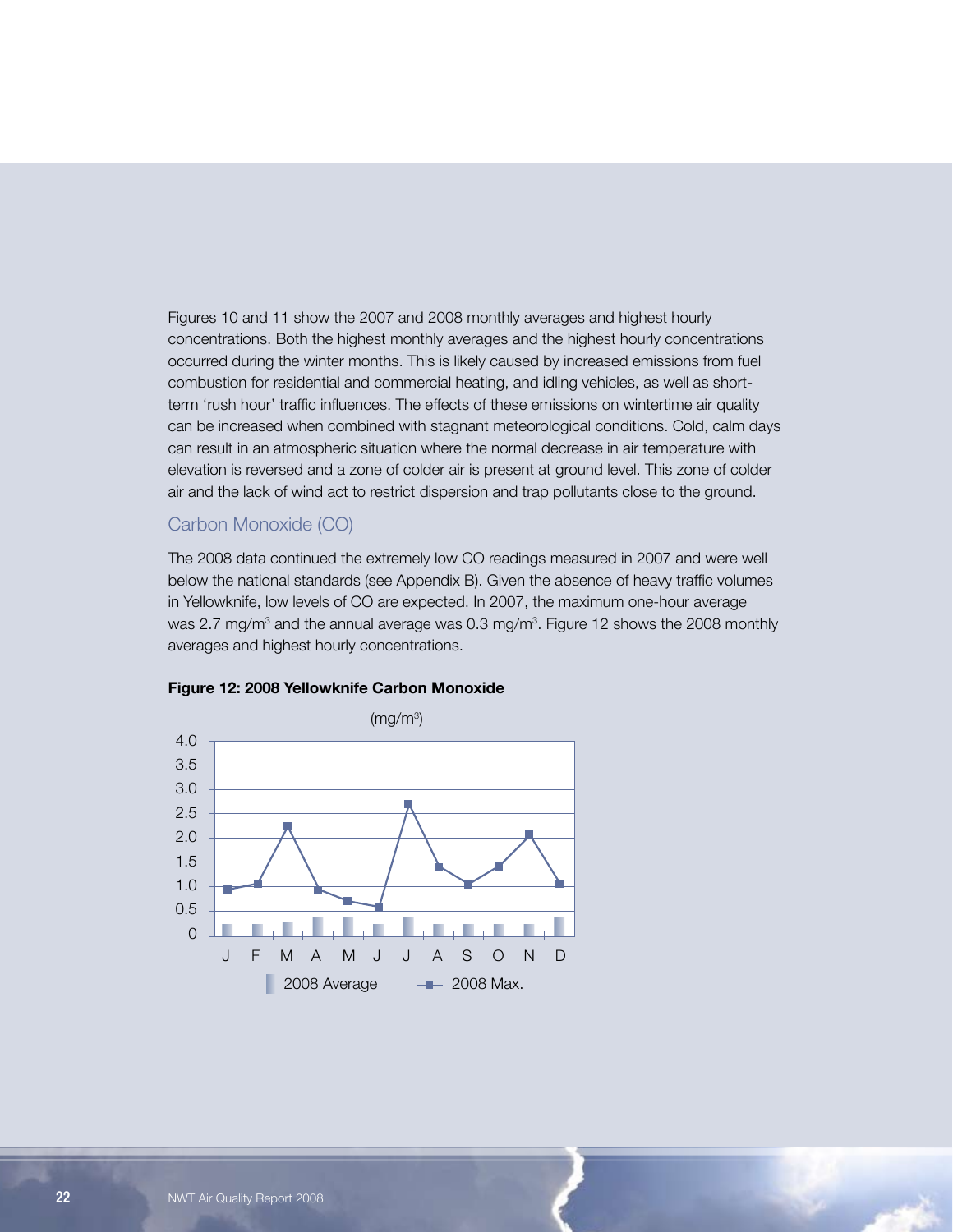# **Inuvik AIR QUALITY**



The focus of the monitoring station in Inuvik is to gather baseline community air quality information and to track trends and cumulative effects of pollutant sources over time. In January 2006, the station was incorporated into the National Air Pollution Surveillance (NAPS) Network and also provides air quality information to this national monitoring network for comparison to other communities in Canada.

The station measures SO<sub>2</sub>, H<sub>2</sub>S, NO<sub>x</sub>, O<sub>3</sub> , PM<sub>2.5</sub> and PM<sub>10</sub>. Both the NO<sub>x</sub> and the O<sub>3</sub> analyzers were supplied by Environment Canada (Yellowknife office).

## Hydrogen Sulphide (H<sub>2</sub>S)

The data collected in 2008 continues to indicate very low  $\mathsf{H}_2\mathsf{S}$  concentrations in Inuvik – essentially non-detectable. Most of the readings are less than  $1\mu g/m<sup>3</sup>$ , which is below the detectable limits of the instrumentation and within the 'noise' range.

There were no exceedances of the Alberta Guidelines and the maximum recorded one-hour average was 6μg/m<sup>3</sup>.

# Sulphur Dioxide (SO $_{2}$ )

The SO<sub>2</sub> concentrations measured in 2008 were very low and similar to last year's results, with no exceedances of the NWT standards. The overall average was 2 $\mu$ g/m<sup>3</sup> and the maximum one-hour average was  $11\mu g/m^3$ .

# Nitrogen Oxides (NO<sub>x</sub>)

As discussed in the Yellowknife section of the report, the focus of  $\mathsf{NO}_{\mathsf{x}}$  monitoring is on the  $\mathsf{NO}_2$  portion in determining air quality, although  $\mathsf{NO}$  is certainly of interest for other reasons (e.g. assessment of secondary pollutant formation). The data collected in Inuvik in 2008 shows that there were no exceedances of the one-hour and 24-hour national standards for NO<sub>2</sub> (see Appendix B). The maximum one-hour average was 48 $\mu$ g/m $^3$  and the annual average was 2µg/m<sup>3</sup>.

Figure 13 shows the 2008 monthly averages and highest hourly concentrations. Unfortunately, the analyzer suffered a serious breakdown in October, which necessitated lengthy repairs and resulted in no data collection for the last three months of 2008.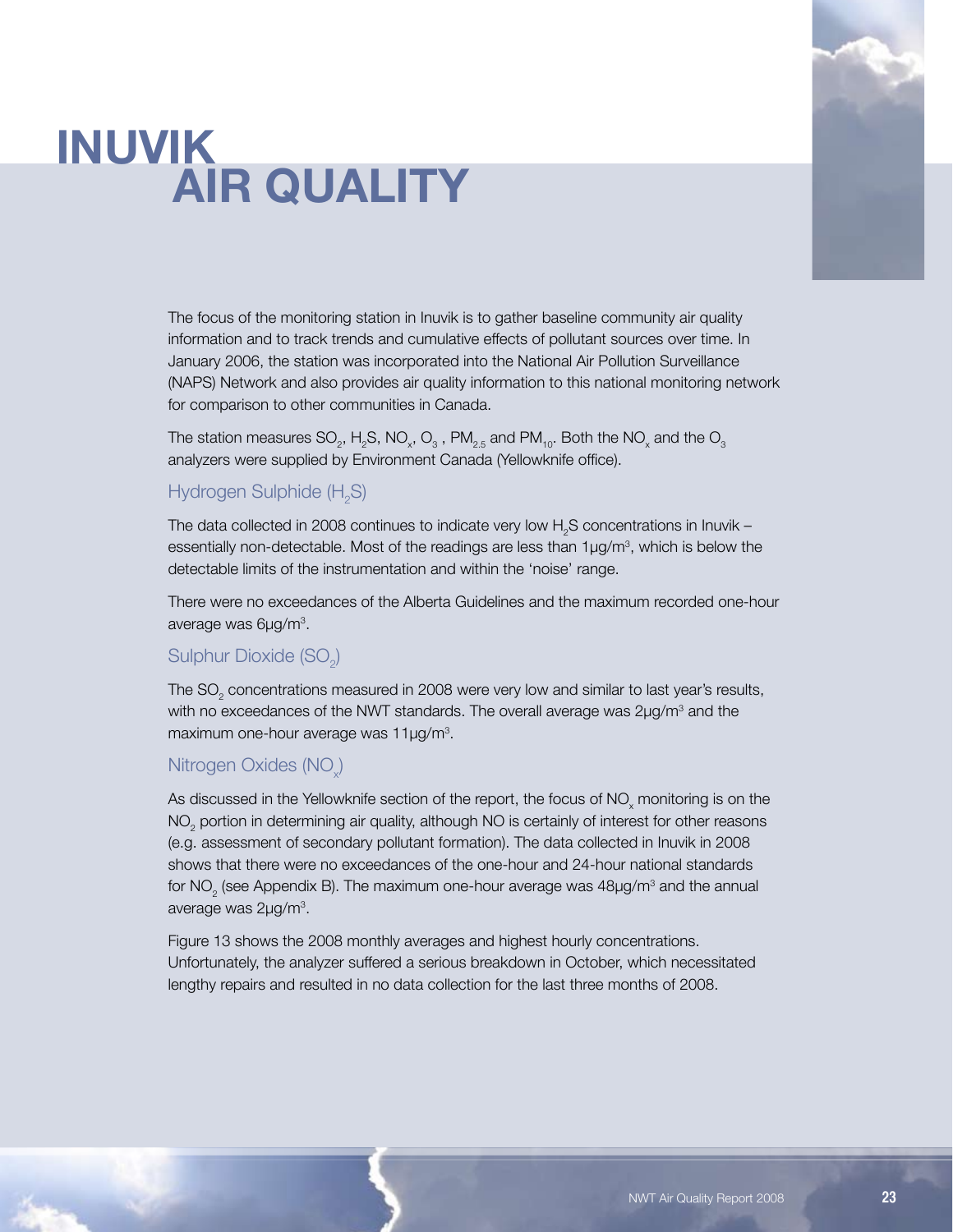

#### **Figure 13: 2008 Inuvik Nitrogen Dioxide**

As with Yellowknife, both the highest monthly averages and the highest hourly concentrations occurred during the winter months. Meteorological data collected over the last four winters has shown that Inuvik is prone to winter inversions and experiences more inversion days than the other three regions. It is not uncommon in the middle of winter to see consecutive days of extremely cold temperatures accompanied with very low wind speeds (calms), reducing dispersal of pollutants.

### Fine Particulate (PM<sub>2.5</sub>)

## **Figure 14: 2008 Inuvik PM**<sub>2.5</sub>

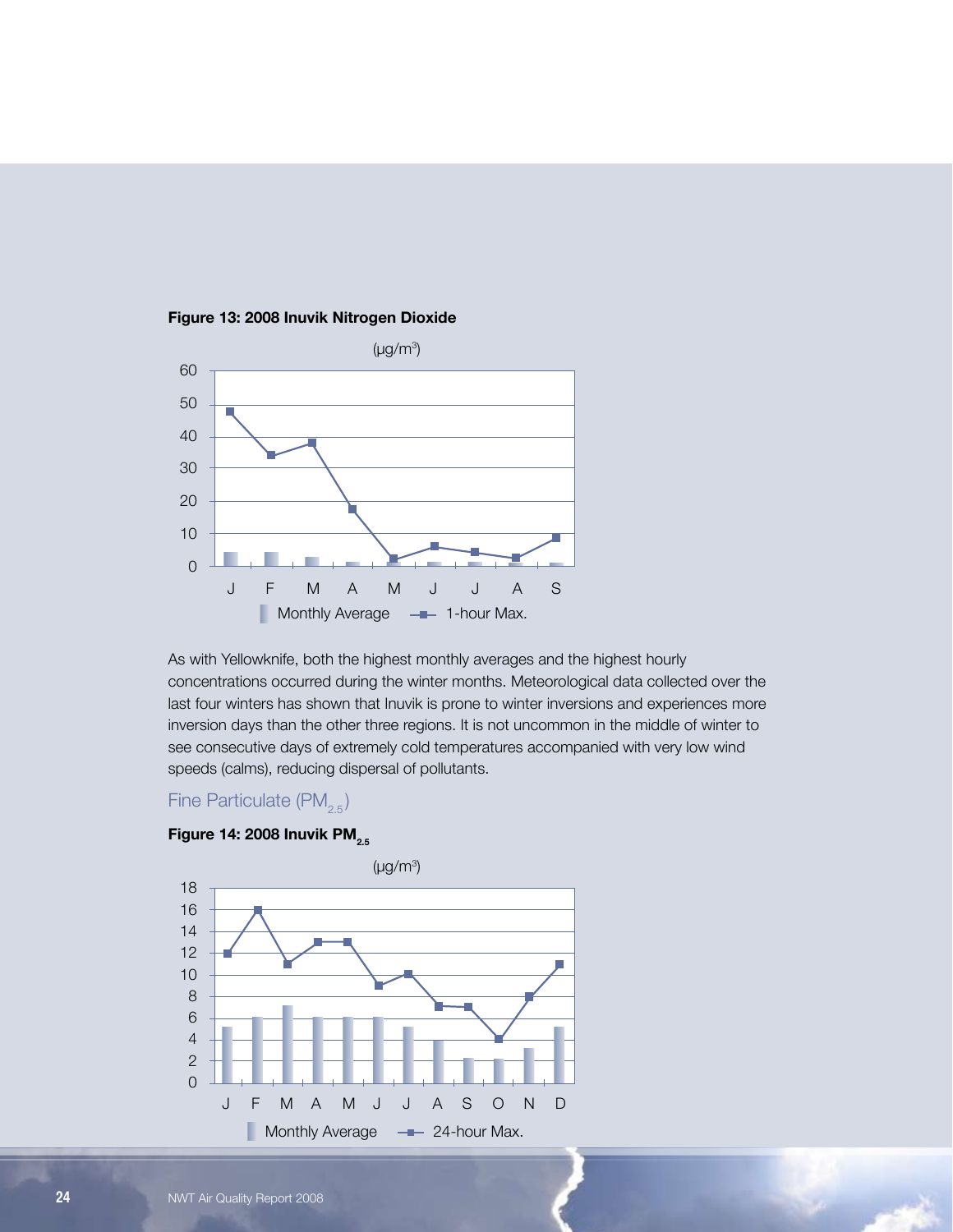

The 2008 BAM readings produced an annual average of 5µg/m<sup>3</sup>. There were no exceedances of the NWT standard for  $PM_{2.5}$  which was expected, as there were no significant impacts from forest fire events during the summer of 2008.

Figure 14 shows the monthly averages and daily maximums measured at the Inuvik station in 2008. The maximum 24-hour PM $_{2.5}$  value of 16µg/m<sup>3</sup> occurred during the month of February and was associated with fine dust generated from construction in the area.

### Coarse Particulate  $(PM_{10})$

#### **Figure 15: 2008 Inuvik PM**<sub>10</sub>



Figure 15 shows the monthly averages and the daily maximum concentrations. The highest daily maximum was  $70 \mu g/m^3$  recorded in May and there were three exceedances of the 50µg/m<sup>3</sup> (24-hour average) acceptable limit used in other jurisdictions. In 2008, there was an obvious 'spring maximum' similar to that of Yellowknife. Unlike 2007, the springtime levels were elevated and were representative of the typical 'springtime dust event' associated with residual winter gravel. The highest hourly concentration recorded (189μg/m<sup>3</sup> ) coincided with the highest daily maximum and occurred in May. The 2007 report stated that, "The summer monthly average values are similar to Yellowknife, but the daily maximums in Inuvik are somewhat higher, indicating a longer 'dust season' persisting throughout the summer months. This may reflect the greater percentage of unpaved roads and/or exposed areas in Inuvik providing a continuing source of dust throughout the spring and summer months. However, this speculation is based on only one year of complete data and it will be interesting to see if this pattern persists in future years." This pattern was not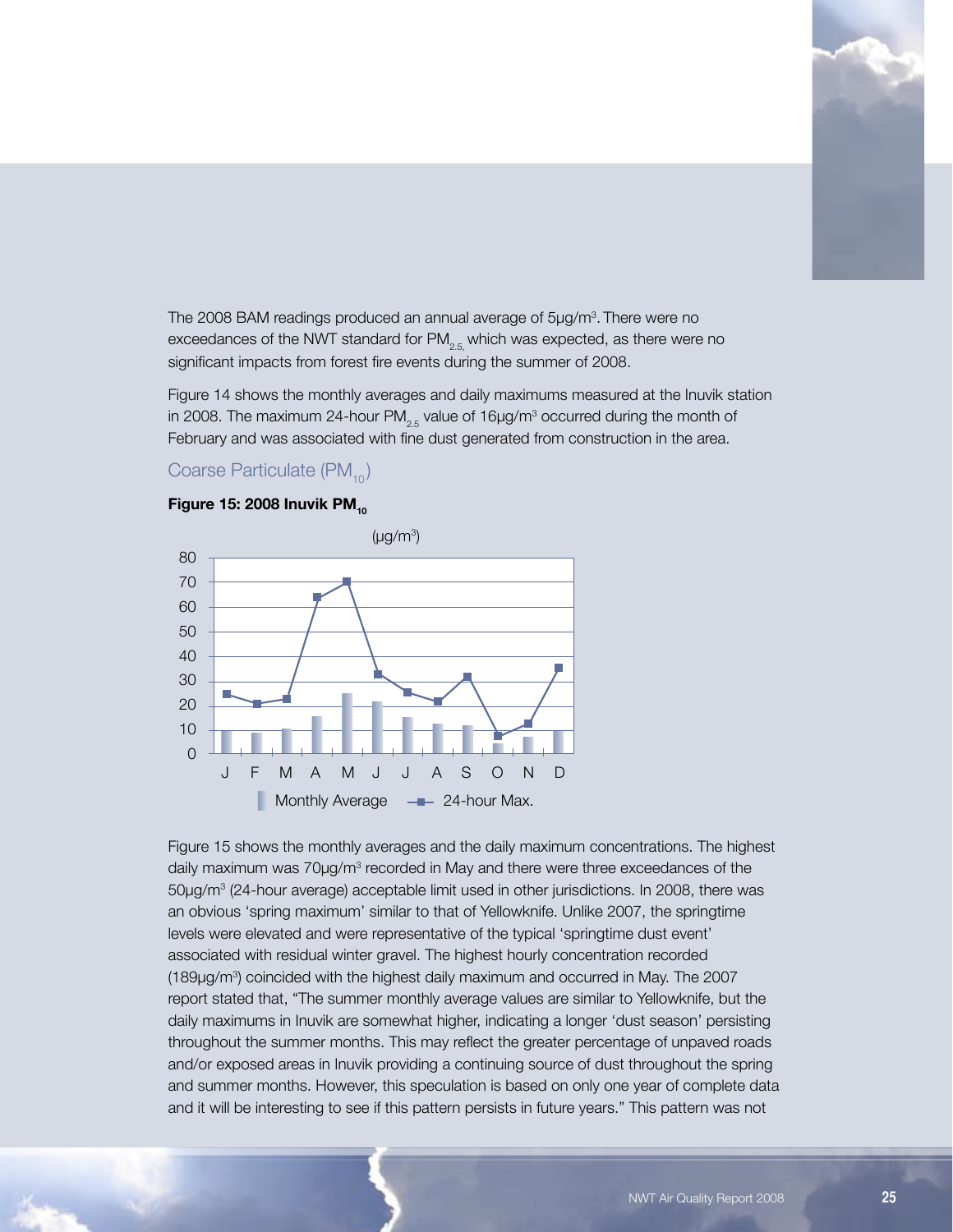evident in 2008 and is likely due to the re-locating of the station to a less than adequate location in terms of siting criteria. The station had to be re-located quickly and unexpectedly due to school renovations. The present location is temporary due to being somewhat enclosed and surrounded in three quadrants by buildings. A new approved site has yet to be determined.

### Ground Level Ozone  $(O_3)$



#### **Figure 16: 2008 Inuvik Ozone**

Neither the one-hour national standard nor the eight-hour NWT standard was exceeded in 2008. The typical 'springtime maximum' also occurred at this site and is consistent with the Yellowknife and Norman Wells stations, which also experience a peak in  $\mathsf{O}_{_{\!3}}$  levels during the spring months.

Figure 16 shows the hourly and eight-hour maximums as well as the monthly averages recorded for 2008.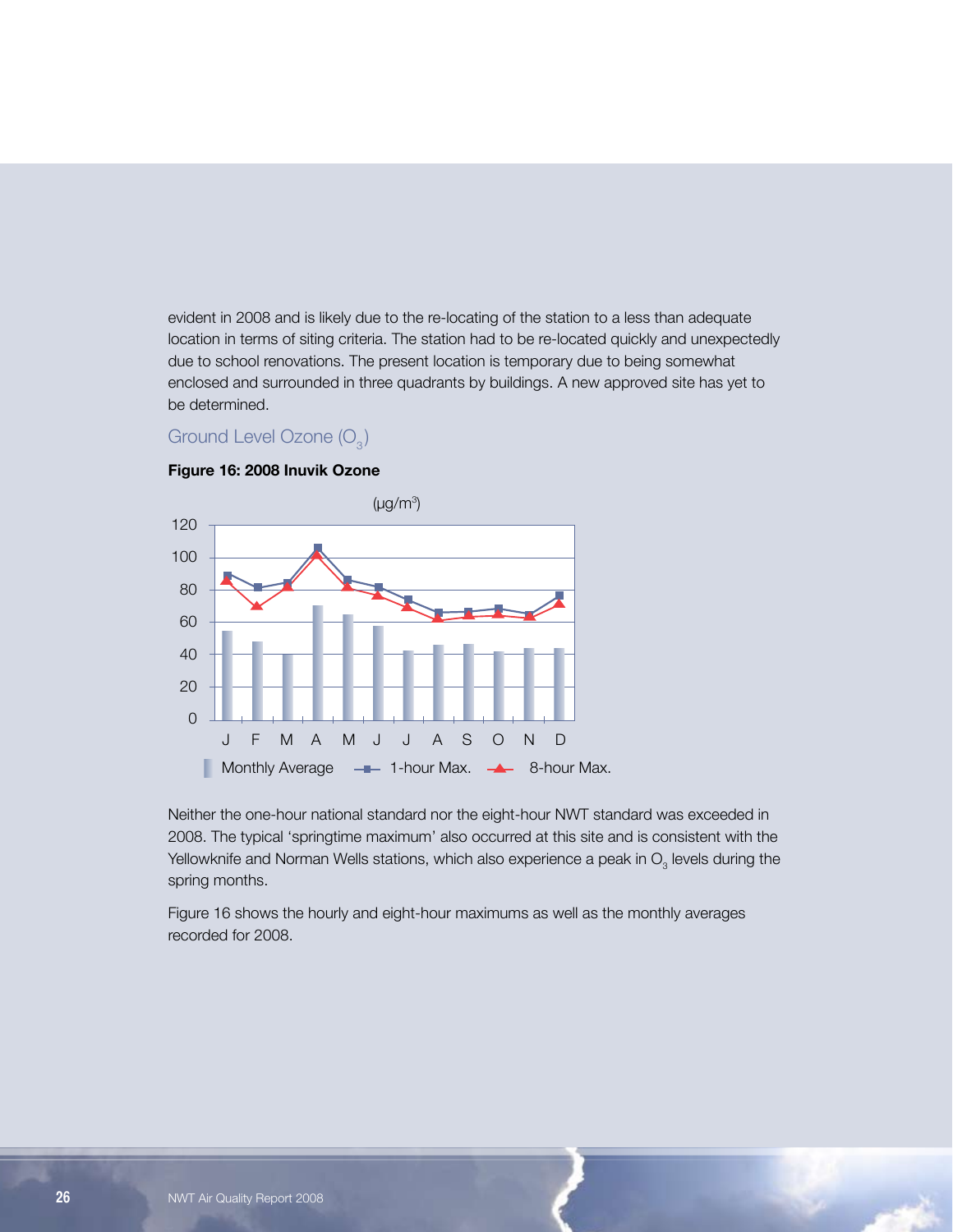# **fort liard AIR QUALITY**



The focus of the monitoring station in Fort Liard is to gather baseline community air quality information and to track trends and cumulative effects of pollutant sources over time.

# Hydrogen Sulphide (H<sub>2</sub>S)

The maximum hourly  $\mathsf{H}_2\mathsf{S}$  concentration in 2008 was 3 $\mu$ g/m $^3$  and the vast majority of readings were less than  $1\mu g/m^3$ , essentially within the detection limits or 'noise' range of the analyzer.  ${\sf H}_{\tiny 2}$ S in Fort Liard is, therefore, considered largely non-detectable.

# Sulphur Dioxide (SO $_{\textrm{\tiny{\it 2}}}$ )

As in previous years, there were no hourly or 24-hour exceedances of the NWT standards in 2008, with a maximum one-hour average value of only  $5\mu g/m^3$ . The monthly averages were very low, with values less than  $1\mu g/m^3$  – consistent with those measured over the last four years.

Elevated one-hour SO<sub>2</sub> values occur occasionally in Fort Liard, but these are rare, isolated peaks and still far below the NWT one-hour standard. Overall, the data indicates that  $SO<sub>2</sub>$ concentrations in Fort Liard are within the expected range of background values and there appears to be no impact on community air quality from oil and gas development in the area.

### Fine Particulate  $(PM_{2.5})$

#### **Figure 17: Fort Liard PM<sub>25</sub>**



Figure 17 shows the monthly averages and daily maximums measured at the Fort Liard station in 2008.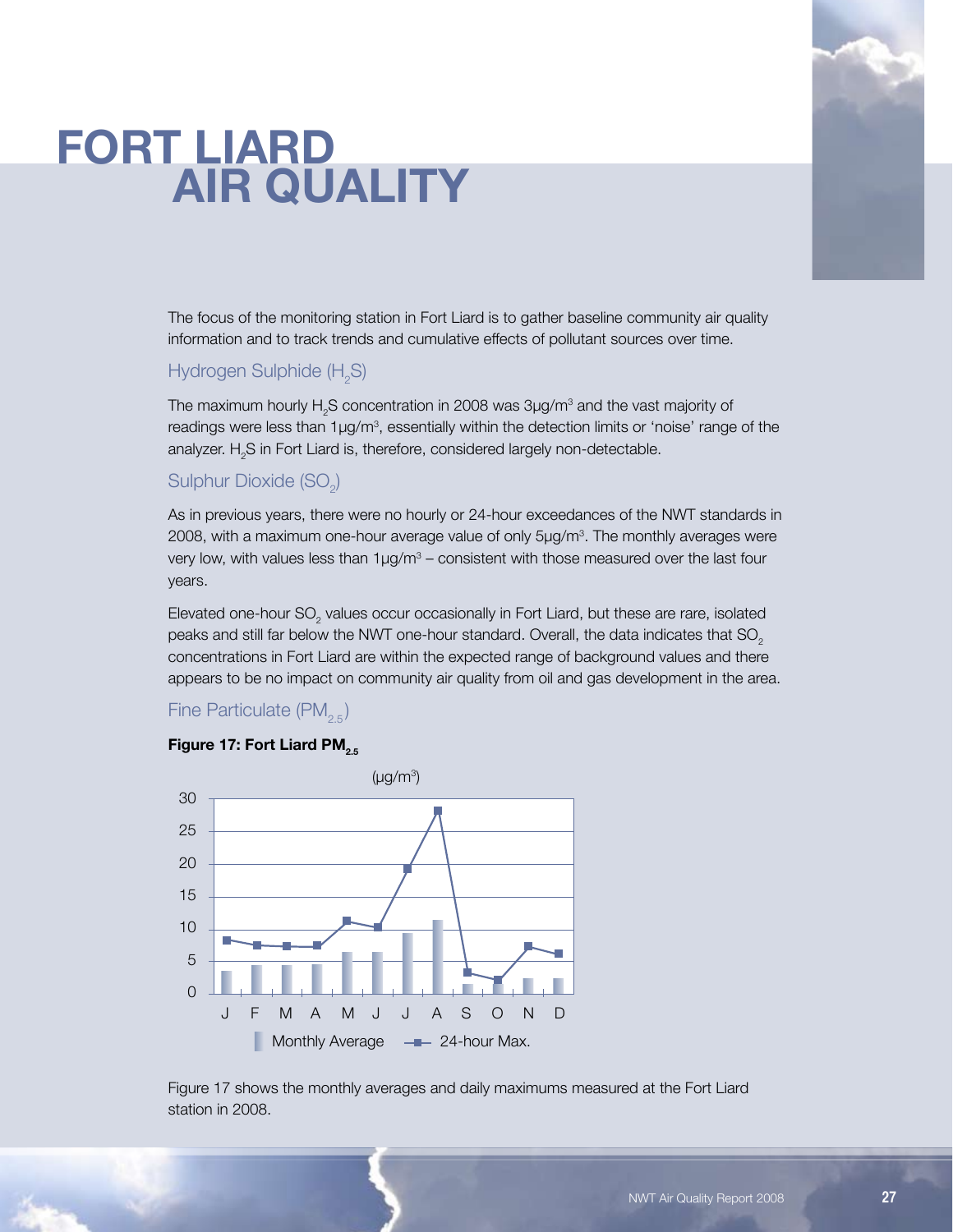The 2008 annual PM $_{2.5}$  average concentration was 4 $\mu$ g/m<sup>3</sup>, which is the same as the 2007 annual average. The maximum daily average was  $28\mu g/m<sup>3</sup>$ , which reflects the fact that impacts from forest fire smoke were negligible in 2008. There were no exceedances of the NWT 24-hour standard for  $PM_{2.5}$ .

Coarse Particulate (PM<sub>10</sub>)



**Figure 18: Fort Liard PM**<sub>10</sub>

Figure 18 shows the monthly averages and the daily maximum concentrations. The highest daily maximum was  $54\mu g/m<sup>3</sup>$  recorded in May and it was also the only exceedance of the 50µg/m<sup>3</sup> (24-hour average) acceptable limit used in other jurisdictions. In 2008, there was an obvious 'spring maximum' similar to that of Yellowknife and Inuvik.

## Nitrogen Oxides (NO $_{\!\times}$ )

The analyzer was taken off-line in March following a major component failure. Attempts at on-site repairs were unsuccessful and it will most likely have to be replaced with a new unit while the original analyzer is shipped back to the manufacturer for repairs. The data collected for those first few months had to be invalidated once it was determined that the failure caused erroneous readings.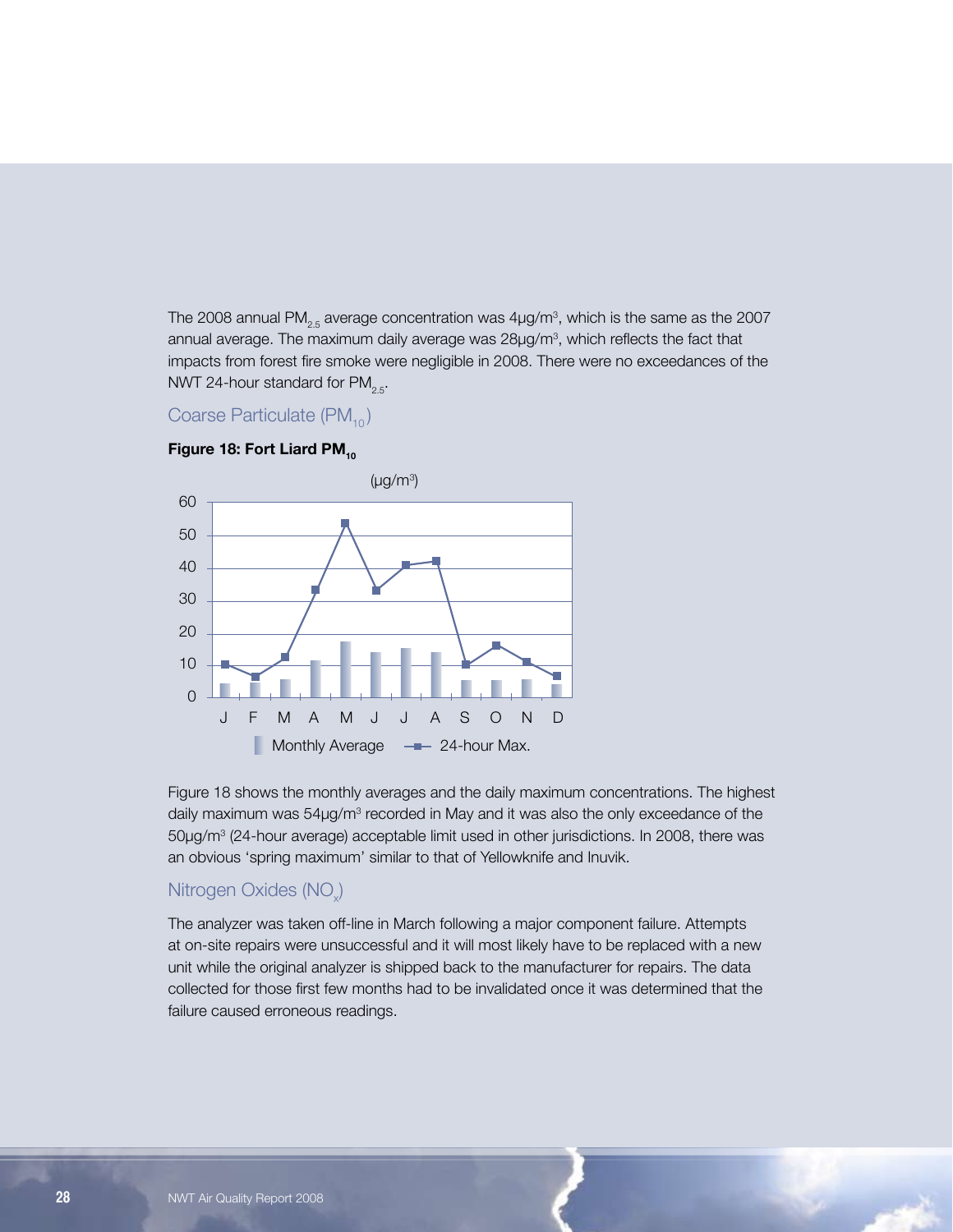

# Ground Level Ozone  $(O_3)$

#### **Figure 19: 2008 Fort Liard Ozone**



2008 represents the first full year that ozone data was collected at the Fort Liard station. Neither the one-hour national standard nor the eight-hour NWT standard was exceeded in 2008. The typical 'springtime maximum' also occurred at this site and is consistent with the Yellowknife, Norman Wells and Inuvik stations, which also experience a peak in  $\mathrm{O}_{_{\mathrm{3}}}$  levels during the spring months.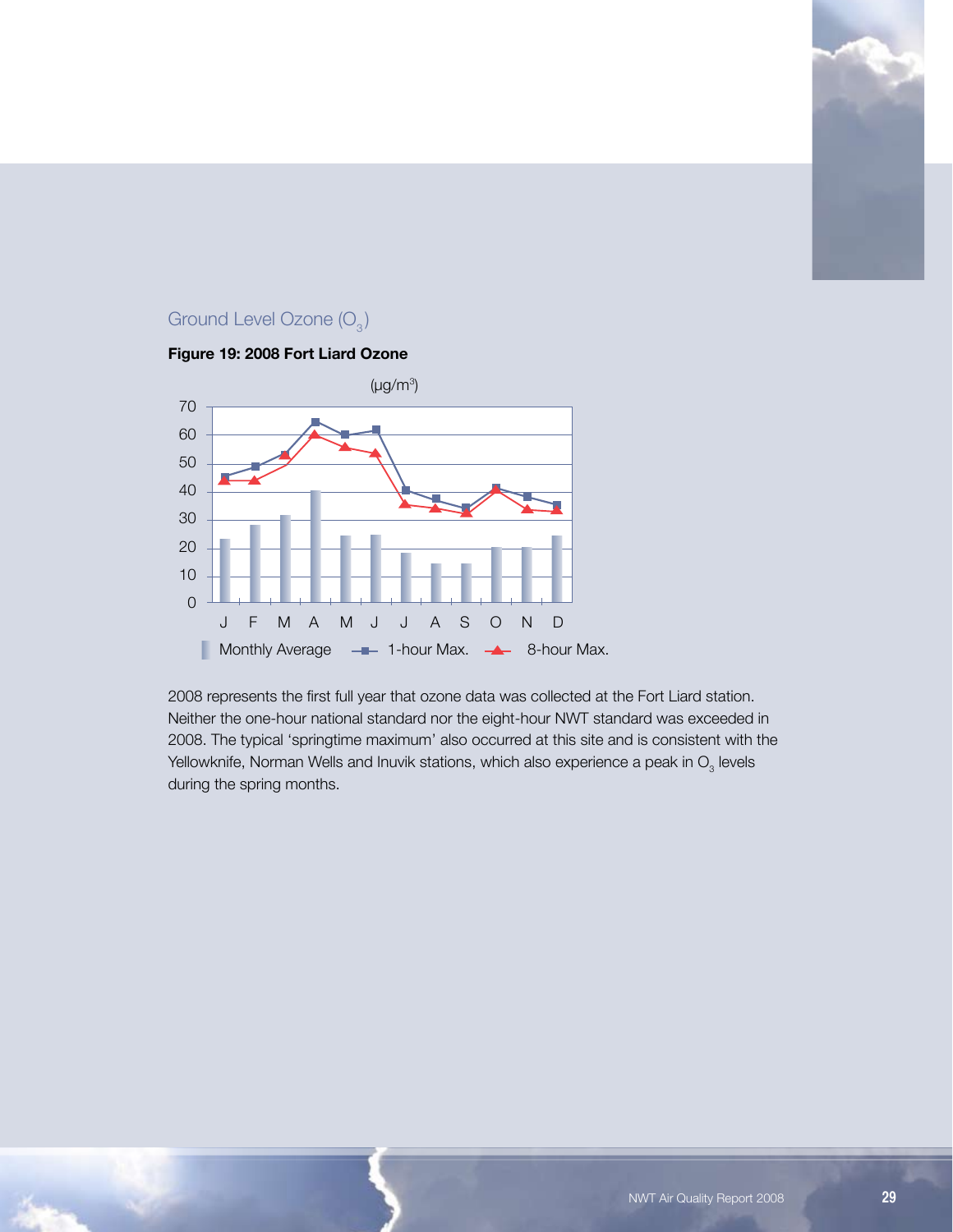# **Norman Wells Air Quality**

The focus of the monitoring station in Norman Wells is to gather baseline community air quality information and to track trends and cumulative effects of pollutant sources over time.

## Hydrogen Sulphide (H<sub>2</sub>S)

As in 2007, the 2008 data from the station continued to produce extremely low readings, with no exceedances of the Alberta Guidelines. Most hourly averages were essentially zero with a maximum one-hour concentration of  $3\mu$ g/m<sup>3</sup>.

# Sulphur Dioxide (SO $_{\textrm{\tiny{\it 2}}}$ )

The 2008 SO $_{\tiny 2}$  monitoring program produced similar results to the Fort Liard, Yellowknife and Inuvik stations. The one-hour maximum was  $5\mu$ g/m $^3$ . Overall, SO<sub>2</sub> concentrations were generally very low. The annual average was less than  $2\mu g/m^3$  and no exceedances of the NWT standards occurred.

## Nitrogen Oxides (NO $_{\!\scriptscriptstyle \times}^{\phantom{\dagger}}$

#### **Figure 19: Norman Wells Nitrogen Dioxide**



The 2008 results show that there were no exceedances of the one-hour and 24-hour national standards for NO<sub>2</sub>. As with the other three network stations, NO<sub>2</sub> levels increase in the winter months. The maximum one-hour average was  $29\mu g/m<sup>3</sup>$  and the overall average was 2µg/m<sup>3</sup>.

Figure 19 shows the 2008 monthly averages and highest hourly concentrations.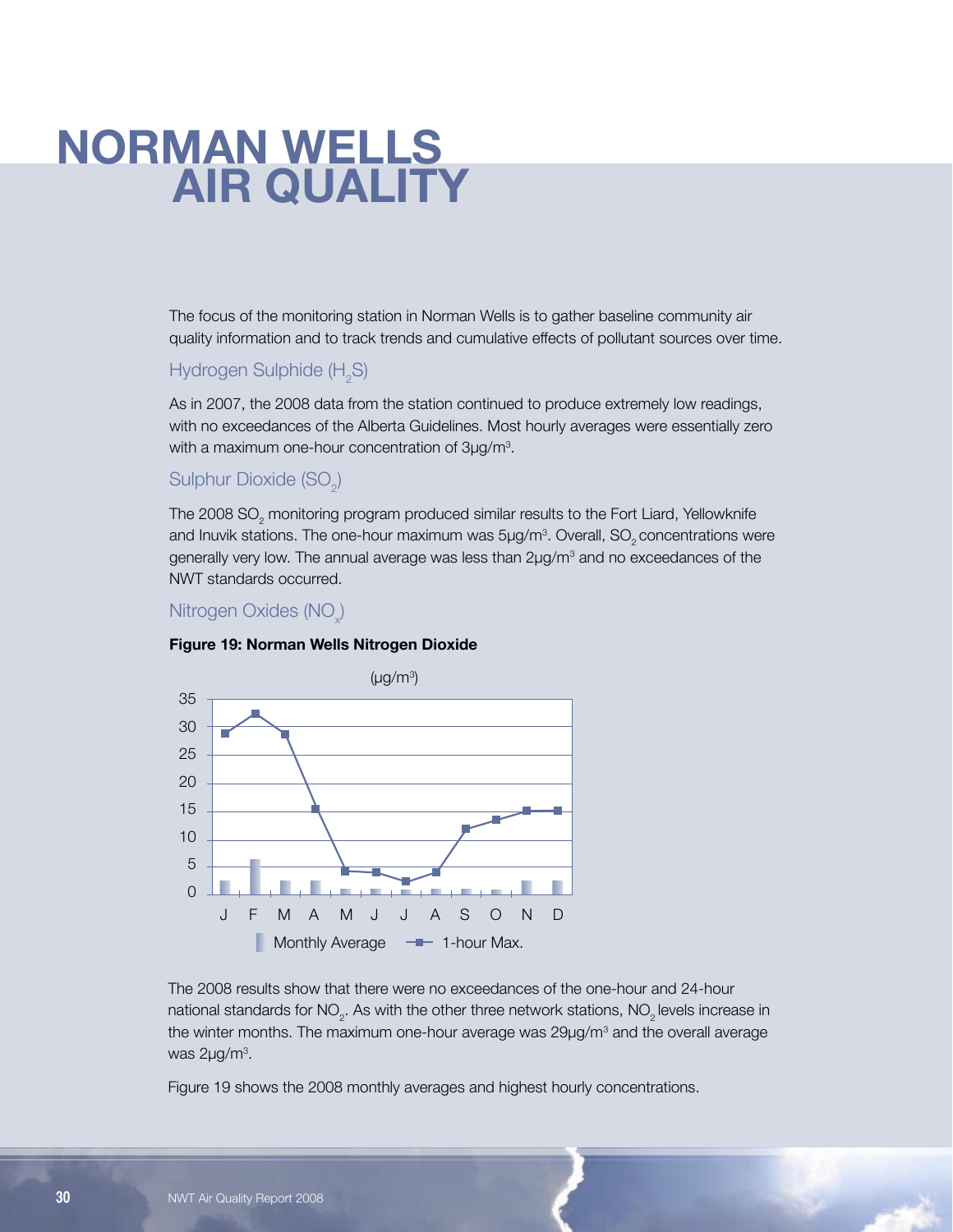## Fine Particulate (PM<sub>2.5</sub>)



Figure 20 shows the monthly averages and daily maximums measured at the Norman Wells station in 2008. The maximum daily concentration was  $23\mu$ g/m<sup>3</sup> and the annual average was  $5\mu g/m^3$ . There was some slight long distance transport from forest fires, but impacts overall from forest fire smoke were negligible. There were no exceedances of the NWT standard.

## Ground Level Ozone  $(\mathsf{O}_3)$

No exceedances of the one-hour national standard or the eight-hour NWT standard were observed in 2008. The elevated springtime levels were also evident at this site and are consistent with the Yellowknife and Inuvik stations, which also experience a peak in  $O<sub>3</sub>$  levels during the spring months.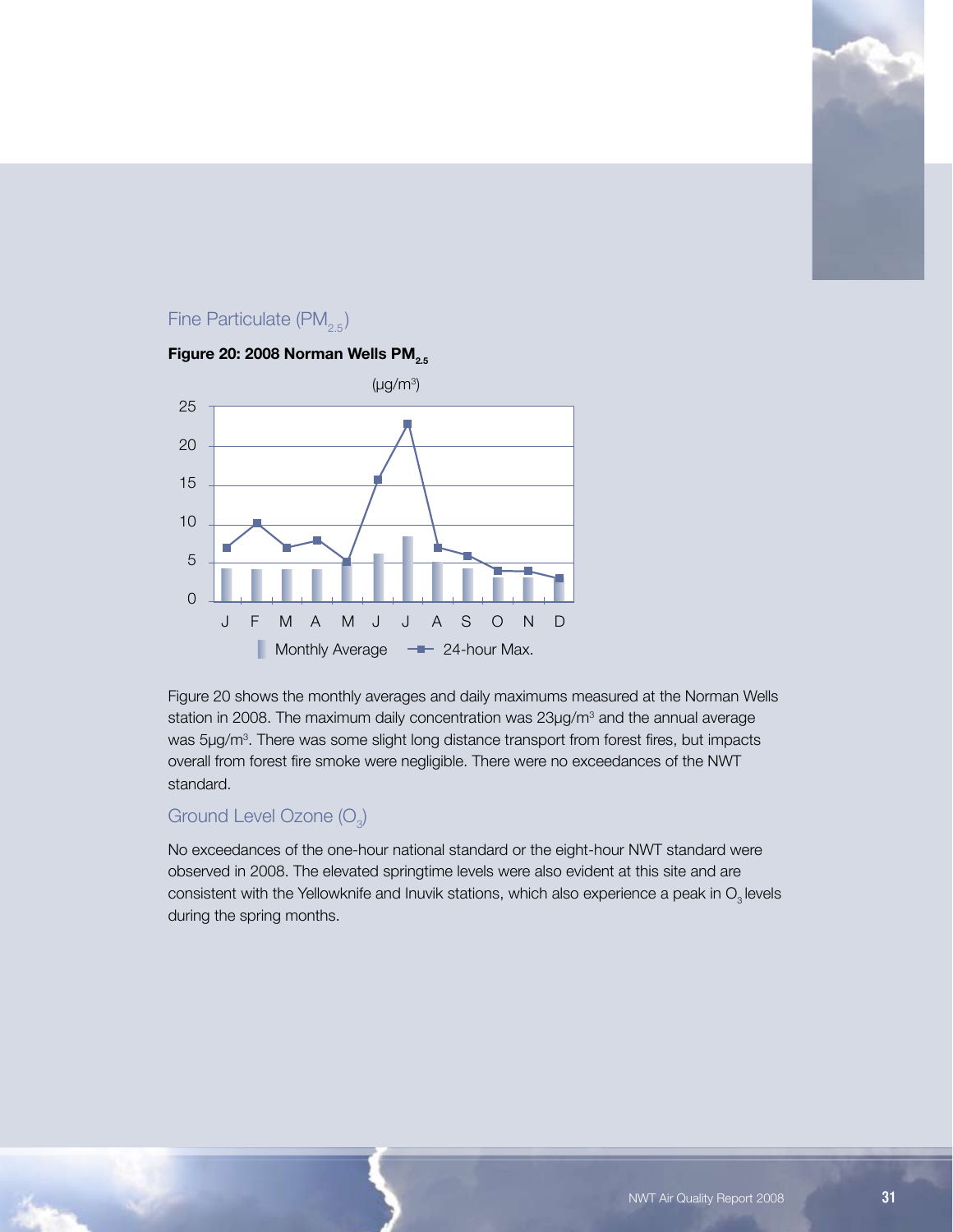

**Figure 21: Norman Wells Ozone**

Figure 21 shows the hourly and eight-hour maximums as well as the monthly averages recorded for 2008.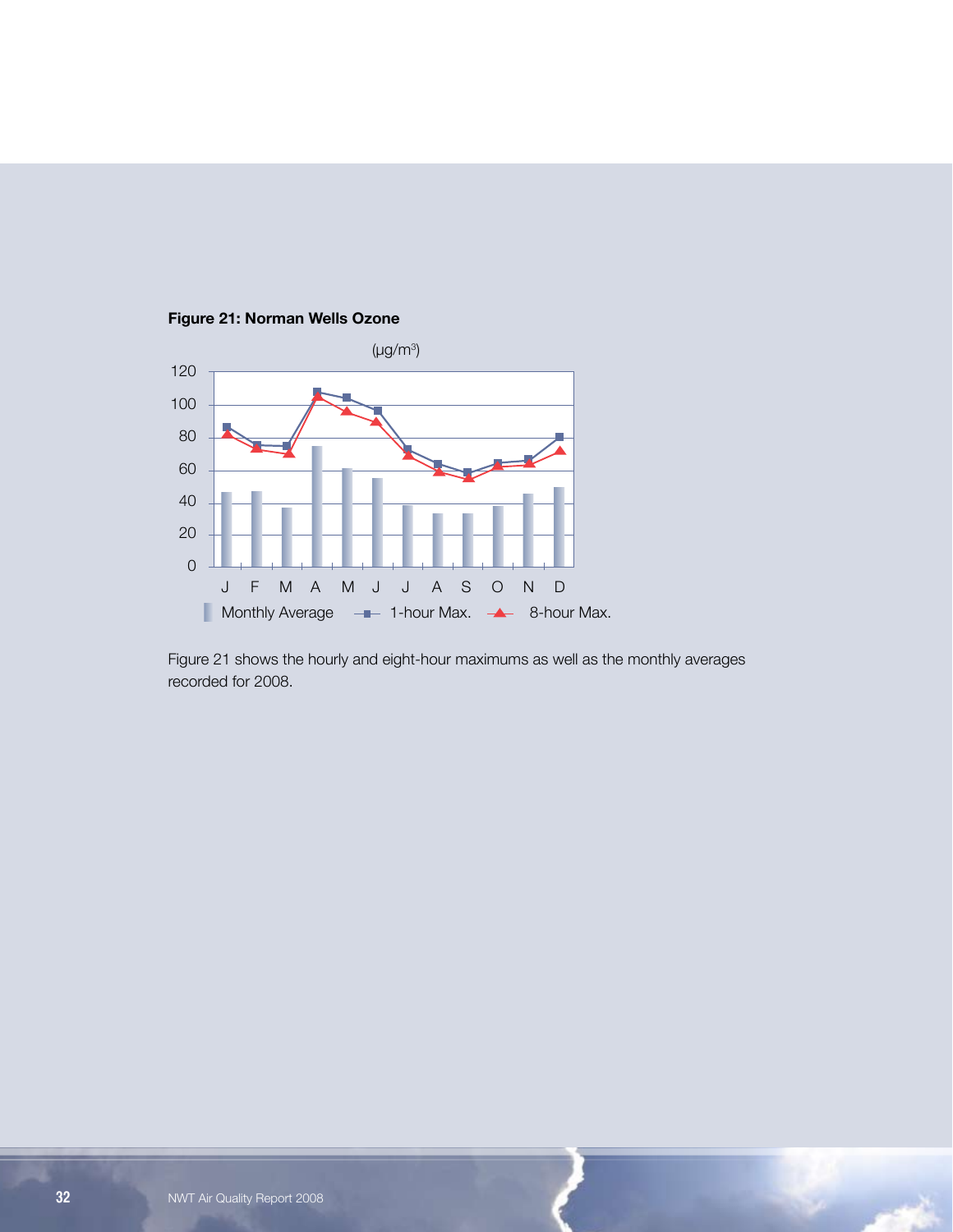# **Snare Rapids**

Since 1989, ENR has operated a Canadian Air and Precipitation Monitoring (CAPMoN) station at the NWT Power Corporation's Snare Rapids hydro site. This site is located 150 kilometres northwest of Yellowknife. Rain and snow samples are collected on a daily basis and sent to Environment Canada's CAPMoN laboratory in Toronto for analysis.

#### Acid Precipitation



#### **Figure 22: Snare Rapids Acid Deposition**

Figure 22 shows the deposition rates for sulphate, calcium, nitrate and magnesium from 1993 to 2008.

Seven kg/ha/yr sulphate is the level considered to protect sensitive ecosystems in the NWT. In areas of eastern Canada, where acid rain is a serious environmental problem, sulphate deposition is in excess of 20 kg/ha/yr. Nitrate deposition at Snare Rapids is similarly low compared to eastern Canada. Sulphate and nitrate deposition rates remain well below levels that could cause an environmental effect in sensitive ecosystems.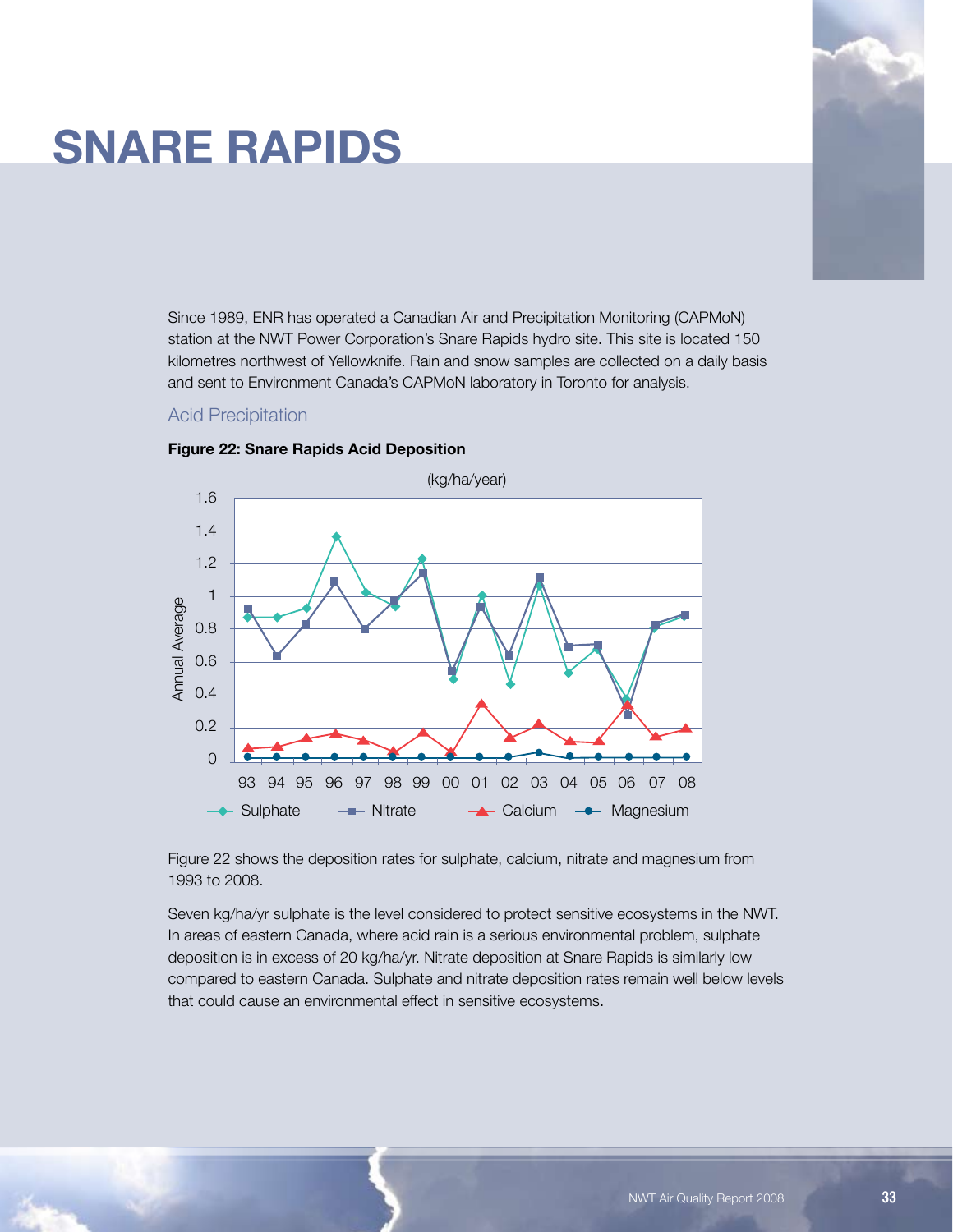# **DARING LAKE<br>SEASONAL PARTICULATE**

In the summer of 2008, the short-term seasonal particulate monitoring program continued at the NWT Tundra Ecological Research Station located at Daring Lake. The program was a follow up to the PM<sub>10</sub> monitoring program undertaken in the summer of 2002 and the PM<sub>2.5</sub> monitoring program in 2003 to 2007. The monitoring program in 2008 continued the focus on the finer portion of particulate  $PM_{2.5}$ . As in the previous five years, a battery operated Mini-Partisol particulate sampler and solar panel were set up to gather information on background concentrations of particulate in the barren lands. The 2008 sampling program began on July 11 and finished on August 21. The solar-powered system ran without incident in 2008.

A total of 13, 24-hour samples were obtained. The overall concentrations were similar to last year, ranging from 1 to 6 $\mu$ g/m<sup>3</sup>. The 2008 results were typical of background levels and were not influenced by forest fires as in previous years.

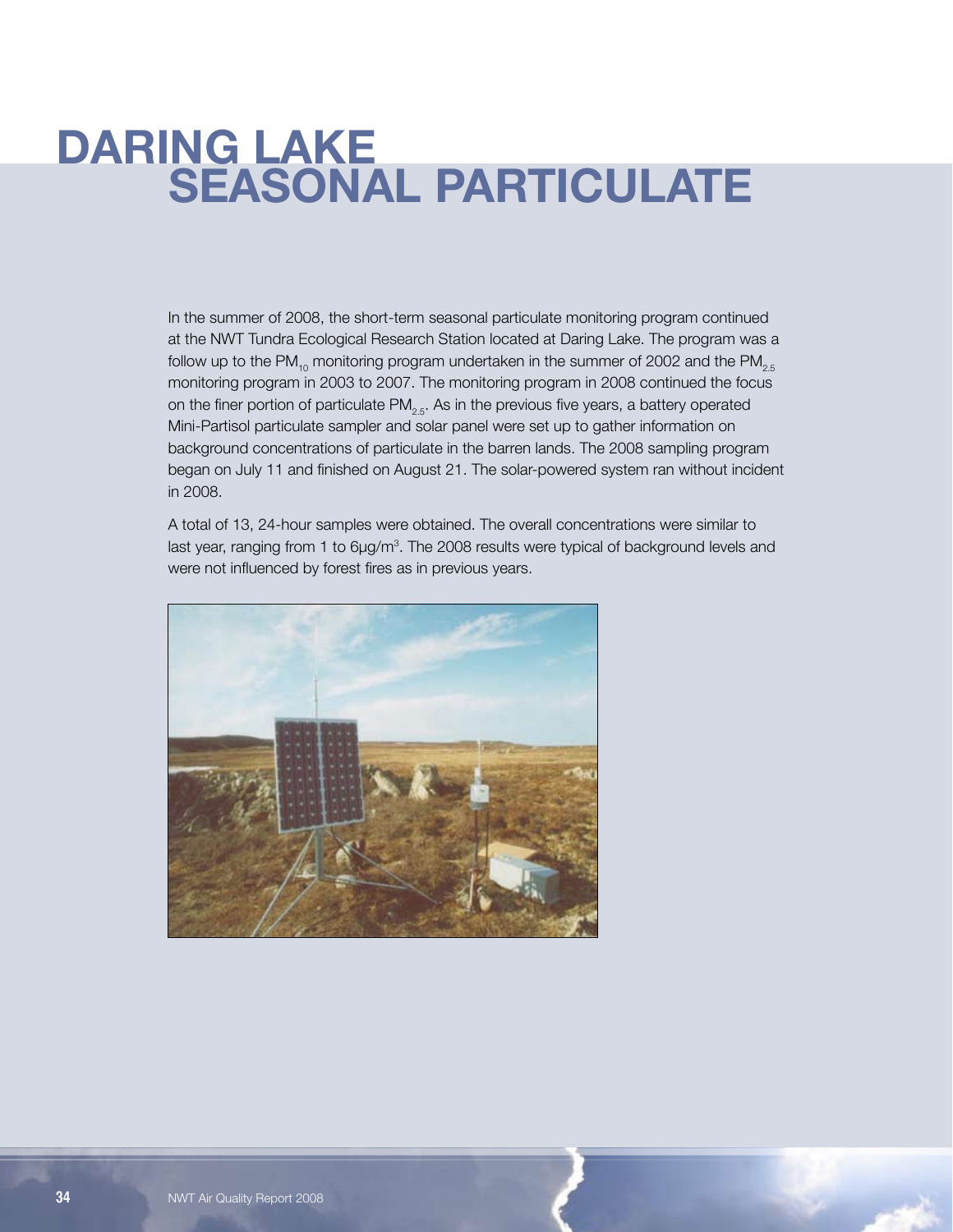# **Appendix A: MONITORING HISTORY**

|      | History of Air Quality Monitoring in the Northwest Territories                                                                                                                                                                                                                                                                                                                                                                                                                                                                                                                                                                                                                                                                                                                                                                                                                                                                                                                                                                                                                                                                                                                    |
|------|-----------------------------------------------------------------------------------------------------------------------------------------------------------------------------------------------------------------------------------------------------------------------------------------------------------------------------------------------------------------------------------------------------------------------------------------------------------------------------------------------------------------------------------------------------------------------------------------------------------------------------------------------------------------------------------------------------------------------------------------------------------------------------------------------------------------------------------------------------------------------------------------------------------------------------------------------------------------------------------------------------------------------------------------------------------------------------------------------------------------------------------------------------------------------------------|
| 1974 | Government of the NWT starts monitoring air quality in Yellowknife with the<br>$\bullet$<br>installation of a high volume air sampler at the Post Office site.                                                                                                                                                                                                                                                                                                                                                                                                                                                                                                                                                                                                                                                                                                                                                                                                                                                                                                                                                                                                                    |
| 1989 | Monitoring of acid precipitation at the Snare Rapids hydroelectric site begins.<br>٠                                                                                                                                                                                                                                                                                                                                                                                                                                                                                                                                                                                                                                                                                                                                                                                                                                                                                                                                                                                                                                                                                              |
| 1992 | $SO2$ analyzer installed at the City Hall site.<br>$\bullet$                                                                                                                                                                                                                                                                                                                                                                                                                                                                                                                                                                                                                                                                                                                                                                                                                                                                                                                                                                                                                                                                                                                      |
| 1997 | SO <sub>2</sub> monitoring in N'dilo begins and continues until 2000.<br>$\bullet$                                                                                                                                                                                                                                                                                                                                                                                                                                                                                                                                                                                                                                                                                                                                                                                                                                                                                                                                                                                                                                                                                                |
| 1998 | $O3$ analyzer added in Yellowknife to the City Hall site.<br>٠                                                                                                                                                                                                                                                                                                                                                                                                                                                                                                                                                                                                                                                                                                                                                                                                                                                                                                                                                                                                                                                                                                                    |
| 2000 | A $SO2$ analyzer was installed in the ENR building in Fort Liard in March,<br>$\bullet$<br>followed by a H <sub>2</sub> S analyzer in October.                                                                                                                                                                                                                                                                                                                                                                                                                                                                                                                                                                                                                                                                                                                                                                                                                                                                                                                                                                                                                                    |
| 2002 | Daring Lake summer sampling of PM <sub>10</sub> begins.<br>٠<br>• City Hall SO <sub>2</sub> analyzer relocated to new air monitoring trailer located at Sir<br>John Franklin High School.                                                                                                                                                                                                                                                                                                                                                                                                                                                                                                                                                                                                                                                                                                                                                                                                                                                                                                                                                                                         |
| 2003 | • Daring Lake summer sampling of PM <sub>2.5</sub> begins (the same sampler is used for<br>$PM_{10}$ and $PM_{2.5}$ monitoring).<br>Air monitoring trailers are installed in Inuvik, Norman Wells and Fort Liard.<br>CO and $NOx$ analyzers added to the Yellowknife station as well as a<br>continuous fine particulate sampler (PM <sub>25</sub> ).<br>Norman Wells station monitors $SO2$ and H <sub>2</sub> S.<br>$\bullet$<br>Inuvik station monitors $SO_2H_2S$ , NO <sub>x</sub> and PM <sub>2.5</sub> .<br>٠<br>• Fort Liard station monitors SO <sub>2</sub> and H <sub>2</sub> S. A PM <sub>2.5</sub> sampler is installed late in<br>the year.<br>The $O3$ analyzer that was operating at the City Hall location was relocated to<br>٠<br>the new Sir John Franklin Yellowknife station.<br>ENR initiates the upgrade of the Data Acquisition System moving to a<br>specialized air monitoring system, which will allow more efficient and quality<br>controlled data collection.<br>Continuous $PM_{2.5}$ samplers are installed in Inuvik and Fort Liard.<br>$\bullet$<br>A second high volume sampler is installed at the Sir John Franklin Yellowknife<br>station. |
| 2004 | • $PM_{2.5}$ sampler is installed in Norman Wells.<br>Data Acquisition System (DAS) is significantly upgraded. New components<br>$\bullet$<br>are installed inside the stations and a new data management, analysis and<br>reporting system is brought on-line.                                                                                                                                                                                                                                                                                                                                                                                                                                                                                                                                                                                                                                                                                                                                                                                                                                                                                                                   |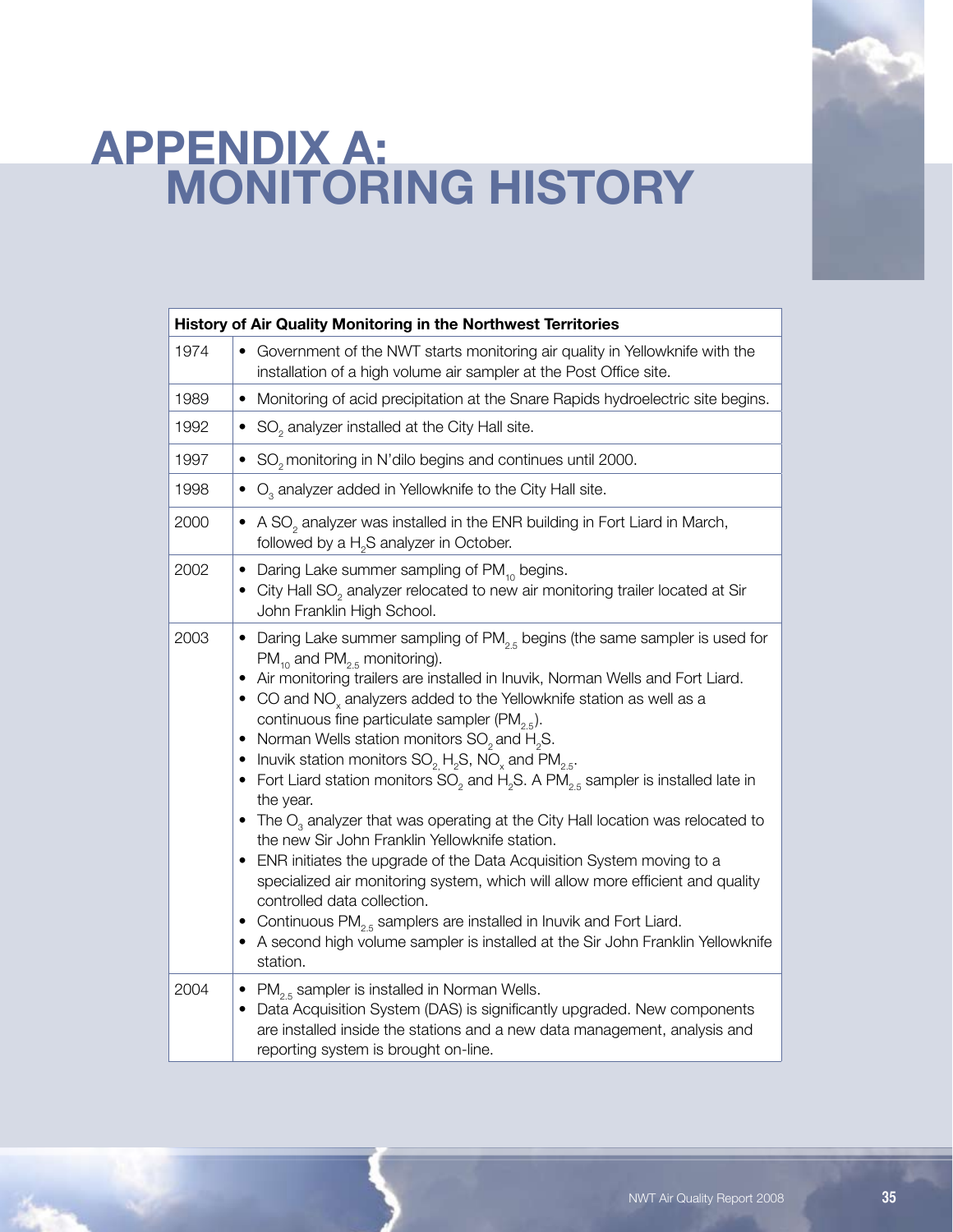|      | History of Air Quality Monitoring in the Northwest Territories (cont.)                                                                                                                                                                                                                                                                                                                                                                                                                                                                                                                                                                                                                                                                                                                                                                                                                                                                                                                    |
|------|-------------------------------------------------------------------------------------------------------------------------------------------------------------------------------------------------------------------------------------------------------------------------------------------------------------------------------------------------------------------------------------------------------------------------------------------------------------------------------------------------------------------------------------------------------------------------------------------------------------------------------------------------------------------------------------------------------------------------------------------------------------------------------------------------------------------------------------------------------------------------------------------------------------------------------------------------------------------------------------------|
| 2005 | • NO <sub>x</sub> analyzer is installed in March at the Fort Liard station.<br>$O3$ and NO <sub>z</sub> analyzers are installed at the Norman Wells station in April.<br>$\bullet$ O <sub>3</sub> analyzer purchased by Environment Canada (Yellowknife office) is installed<br>at the Inuvik station in April.<br>Due to years of significant data loss caused by extreme cold, the Partisol<br>Dichotomous fine particulate sampler at the Post Office station in Yellowknife<br>is relocated indoors at the Sir John Franklin station.<br>The Yellowknife Post Office station is officially closed after the last TSP sample<br>٠<br>ran on December 6, 2005.<br>Development of an air quality web site begins. The web site will link with the<br>٠<br>data management, analysis and reporting system to provide public access to<br>air quality data for each monitoring location. Access to archived data will also<br>be available by querying the database using web-based tools. |
| 2006 | • Yellowknife – A BAM Particulate Matter (PM <sub>10</sub> ) monitor was installed and<br>began collecting data in April.<br>Inuvik – A BAM Particulate Matter (PM $_{10}$ ) monitor was installed and began<br>collecting data in October.<br>The Air Quality Monitoring Network web site was officially released.                                                                                                                                                                                                                                                                                                                                                                                                                                                                                                                                                                                                                                                                       |
| 2007 | Fort Liard – A BAM Particulate Matter (PM <sub>10</sub> ) monitor and an Ozone (O <sub>3</sub> )<br>$\bullet$<br>analyzer were installed and began collecting data in late August.<br>Completed the second phase of the Air Quality Monitoring Network web<br>site, which included database related modifications as well as web design<br>improvements.                                                                                                                                                                                                                                                                                                                                                                                                                                                                                                                                                                                                                                  |

 $\mathcal{L}^{(1)}$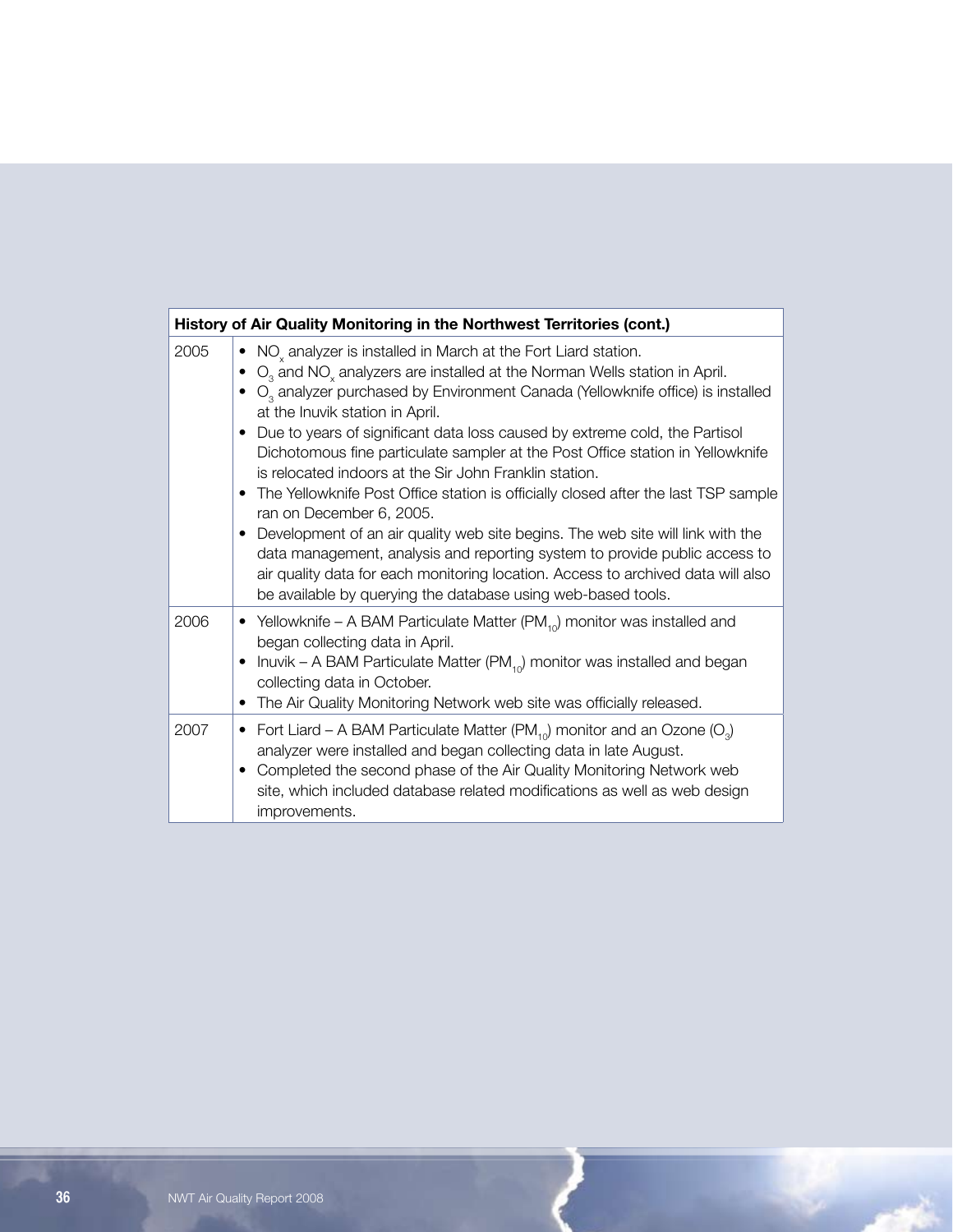# **Appendix B: Air Pollutants**



The NWT Air Quality Monitoring Network tracks a number of different air pollutants. With the exception of arsenic and  ${\sf H}_{\!{}_2}$ S, these pollutants are known as Criteria Air Contaminants (CACs). They represent the gases and compounds most often affecting community air quality and targeted by monitoring programs.

Arsenic is monitored in Yellowknife due to its association with metal ore roasting operations in the past and an ongoing concern during remediation work currently being undertaken at the former industrial sites.

 $H_2$ S is monitored at the air quality stations in Inuvik, Norman Wells and Fort Liard due to its association with oil and gas development activities.

#### Total Suspended Particulate (TSP)

Total Suspended Particulate (TSP) is a general term for dust. TSP includes a wide variety of solid and liquid particles found floating in the air, with a size range of approximately 50 micrometers (µm) in diameter and smaller (a human hair is approximately 100µm in diameter). While TSP can have environmental and aesthetic impacts, it is the smaller particles contained within TSP that are of concern from a human health perspective (see Particulate Matter (PM<sub>2.5</sub>) and (PM<sub>10</sub>) later in section). Road dust, forest fires, mining activities and combustion products from vehicles, heating and electricity generation contribute to TSP levels.

The NWT Ambient Air Quality Standard for TSP is  $120 \mu g/m<sup>3</sup>$ ) over a 24-hour period. The standard for the annual average is  $60 \mu g/m<sup>3</sup>$  (geometric mean).

#### Arsenic

Arsenic is present in the environment in a variety of forms. The most common form in air is the inorganic compound arsenic trioxide. Natural sources of airborne arsenic include volcanoes and windblown dust from arsenic rich soils, while industrial activities such as smelting and burning of coal account for most of the man-made sources. The vast majority of airborne arsenic is associated with dust and, therefore, analysis of TSP samples provides a good indication of arsenic concentrations.

There are no NWT standards for arsenic compounds. The World Health Organization (WHO) Air Quality Guidelines, (WHO, 2000), state that inhaling inorganic arsenic compounds can contribute to human development of cancer and there is no safe limit. It is, therefore, important to minimize exposure as much as possible, since the cancer risk increases with exposure to higher concentrations.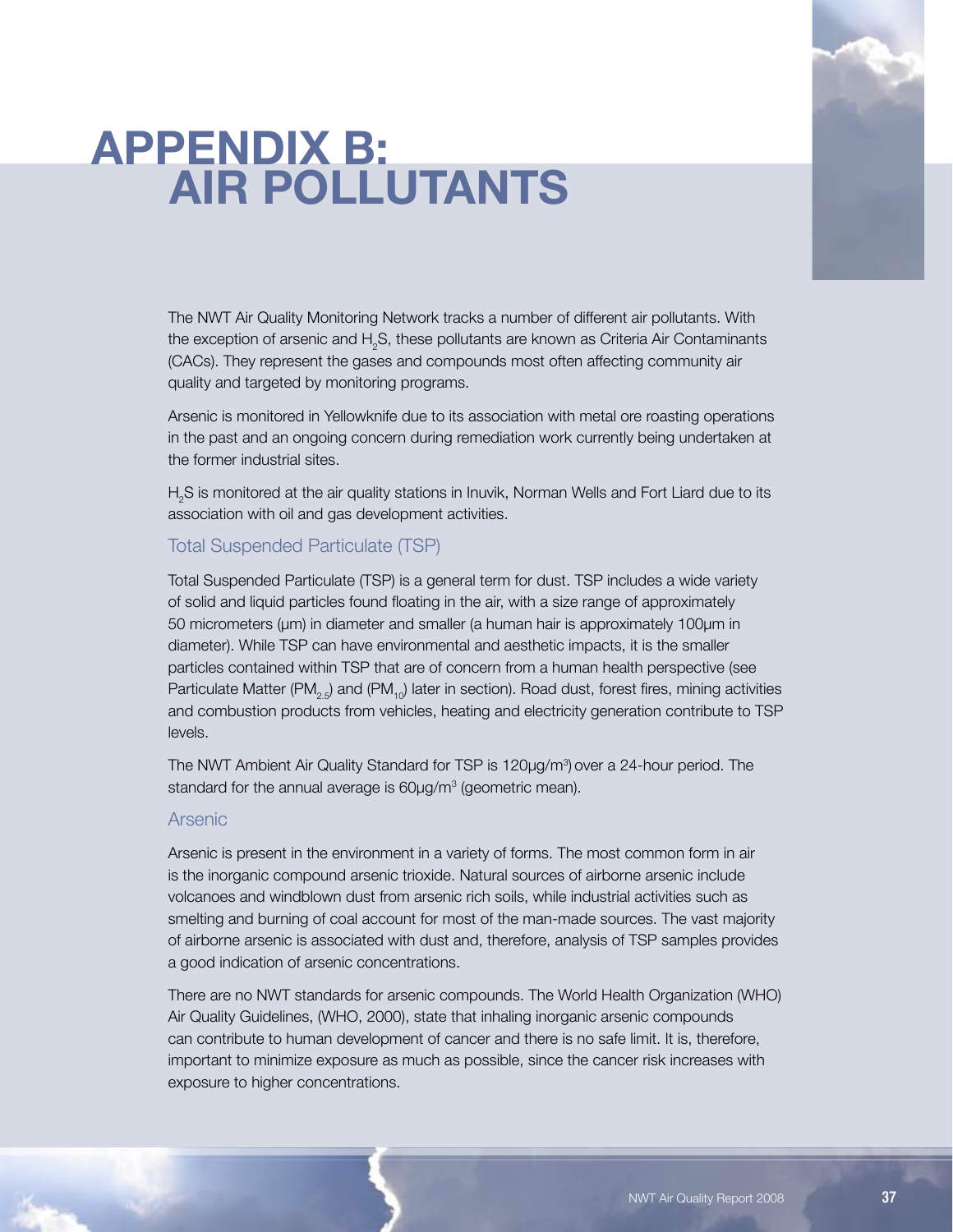As the threshold for arsenic compounds has not been set, it is difficult to determine an acceptable level. Ontario continues to use a 24-hour guideline of 0.3 $\mu$ g/m<sup>3</sup> for total arsenic based on general toxicity, but the WHO suggest that a lifetime risk estimate approach should be used for assessment purposes. The WHO has calculated the following lifetime risk estimates of contracting cancer due to exposure to varying concentrations of arsenic in air:

- 0.066µg/m<sup>3</sup> results in a theoretical risk of one person in 10,000
- $\bullet$  0.0066 $\mu$ g/m<sup>3</sup> results in a theoretical risk of one person in 100,000
- 0.00066μg/m<sup>3</sup> results in a theoretical risk of one person in 1,000,000

In simple terms, the above estimates indicate, for example, that in a population of 10,000 people, a lifetime exposure to an arsenic concentration of 0.066 $\mu$ g/m<sup>3</sup> could theoretically result in one person contracting cancer. The Ontario guideline provides a useful comparison for assessment of short-term (24-hour) arsenic measurements, but the WHO approach is probably more applicable given the longer-term health risks associated with arsenic exposure.

#### Particulate Matter (PM<sub>2.5</sub>) and (PM<sub>10</sub>)

A sub-portion of TSP, these very small particulates are named for the diameter size of the particles contained within each group –  $PM_{10}$  contains particles with a diameter of 10 microns (1 millionth of a metre) or less, while PM<sub>2.5</sub> (a sub-portion of PM<sub>10</sub>) contains particles with a diameter of 2.5 microns or less. The significance of these microscopic particles is that they can be inhaled and are associated with health effects, including aggravation of existing pulmonary and cardiovascular disease. Generally, the smaller the particle, the greater the penetration into the lung and the greater the associated health risk.

Sources of particulates that can be inhaled include road dust and wind blown soil, which make up the majority of the PM<sub>10</sub> particles. Particles in the PM<sub>25</sub> size range primarily result from combustion of fossil fuels for industrial activities, commercial and residential heating as well as vehicle emissions, forest fire smoke and chemical reactions between other gases emitted to the air.

The national Canada-wide Standards (CWS) process has set an acceptable limit for  $PM_{2,5}$ , but has not yet established a limit for  $PM_{10}$ . The CWS 24-hour average acceptable limit for PM<sub>2.5</sub> is 30µg/m<sup>3</sup> and this concentration has been adopted under the NWT *Environmental Protection Act* as the NWT Ambient Air Quality Standard for PM<sub>2.5</sub>. Several Canadian jurisdictions (e.g. BC, Ontario, Newfoundland and Labrador) have adopted a  $PM_{10}$ concentration of 50µg/m<sup>3</sup> (24-hour average) as an acceptable limit.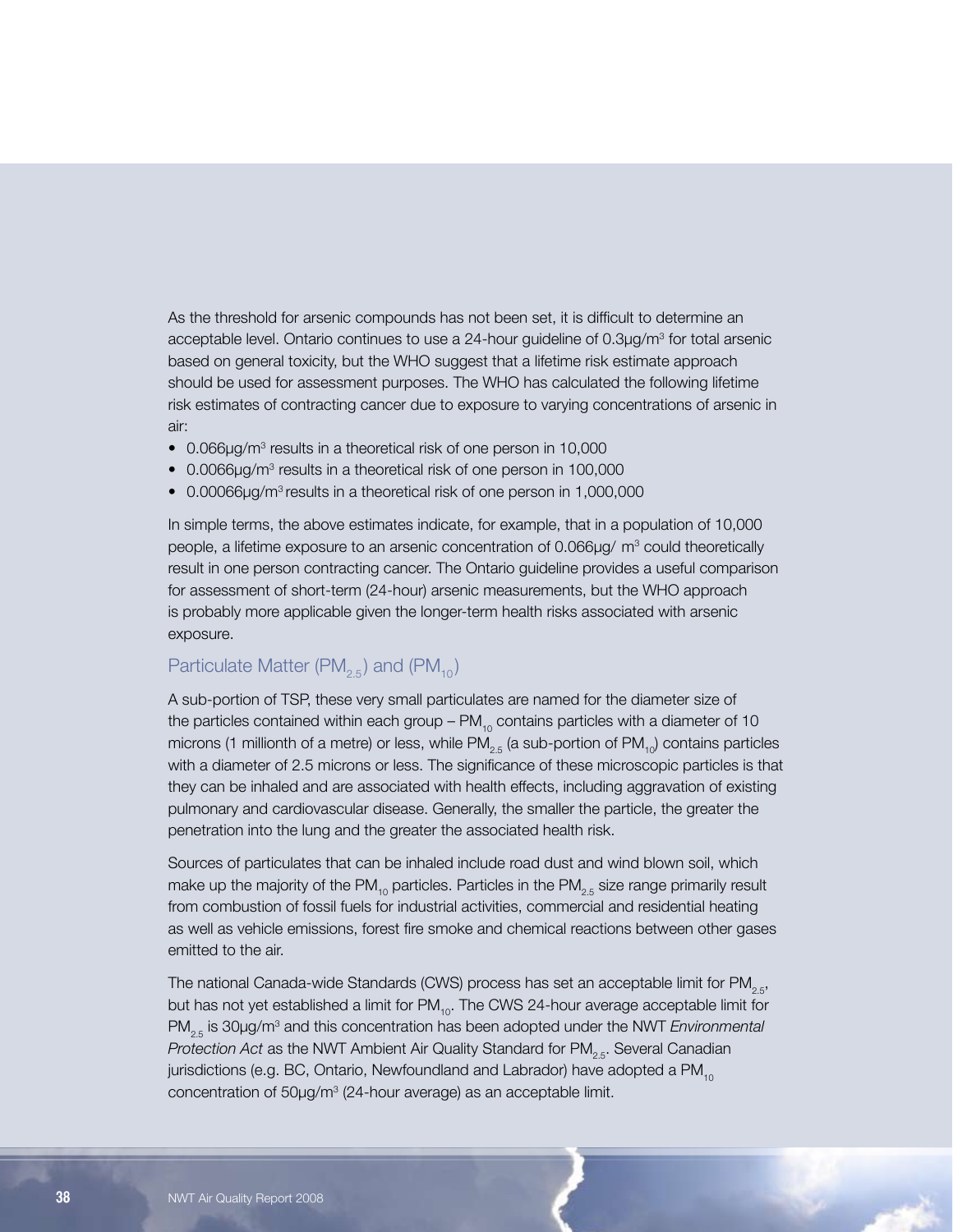

# Sulphur Dioxide (SO $_{2}$ )

 $\mathsf{SO}_2$  is a colourless gas, with a pungent odour at elevated concentrations, which can have negative effects on human and environmental health. Certain types of vegetation (especially lichens) are very sensitive to SO<sub>2</sub> impacts. SO<sub>2</sub> also plays a role in acid deposition and formation of secondary fine particulate through chemical reactions with other pollutants in the air.

There are some natural sources of  $SO<sub>2</sub>$  in ambient air (forest fires, volcanoes), but human activity is the major source. Emissions of SO<sub>2</sub> primarily result from the burning of fossil fuels containing sulphur. Sources include natural gas processing plants, gas plant flares and oil refineries, metal ore smelting, power generating plants and commercial or residential heating.

The NWT Ambient Air Quality Standards for SO<sub>2</sub> are 450  $\mu$ g/m<sup>3</sup> (one-hour average), 150  $\mu$ g/m<sup>3</sup> (24-hour average) and 30  $\mu$ g/m<sup>3</sup> (annual average).

# Hydrogen Sulphide (H<sub>2</sub>S)

Hydrogen sulphide (H<sub>2</sub>S) is a colourless gas with a characteristic rotten egg odour. At high concentrations (parts per million range) it can be toxic, but typical ambient (outdoor) concentrations, even in areas impacted by industrial sources, tend to fall in the parts per billion (ppb) range. However, due to its low odour threshold, the presence of  ${\sf H_2S}$  can be offensive and it has been associated with eye irritation and triggering feelings of nausea in sensitive individuals.

Industrial sources include oil and gas extraction, petroleum refining, sewage treatment facilities and pulp and paper mills. Natural sources include sulphur hot springs, swamps and sloughs, which release  $\mathsf{H}_{\scriptscriptstyle{2}}\mathsf{S}$  as a by-product of organic decomposition.

There are no NWT standards for  ${\sf H}_{\tiny 2}$ S. The Alberta Ambient Air Quality Objectives provide an hourly limit of 14 $\mu$ g/m<sup>3</sup> (or 10ppb) and a 24-hour limit of 4 $\mu$ g/m<sup>3</sup> (or 3ppb), based on avoidance of odour.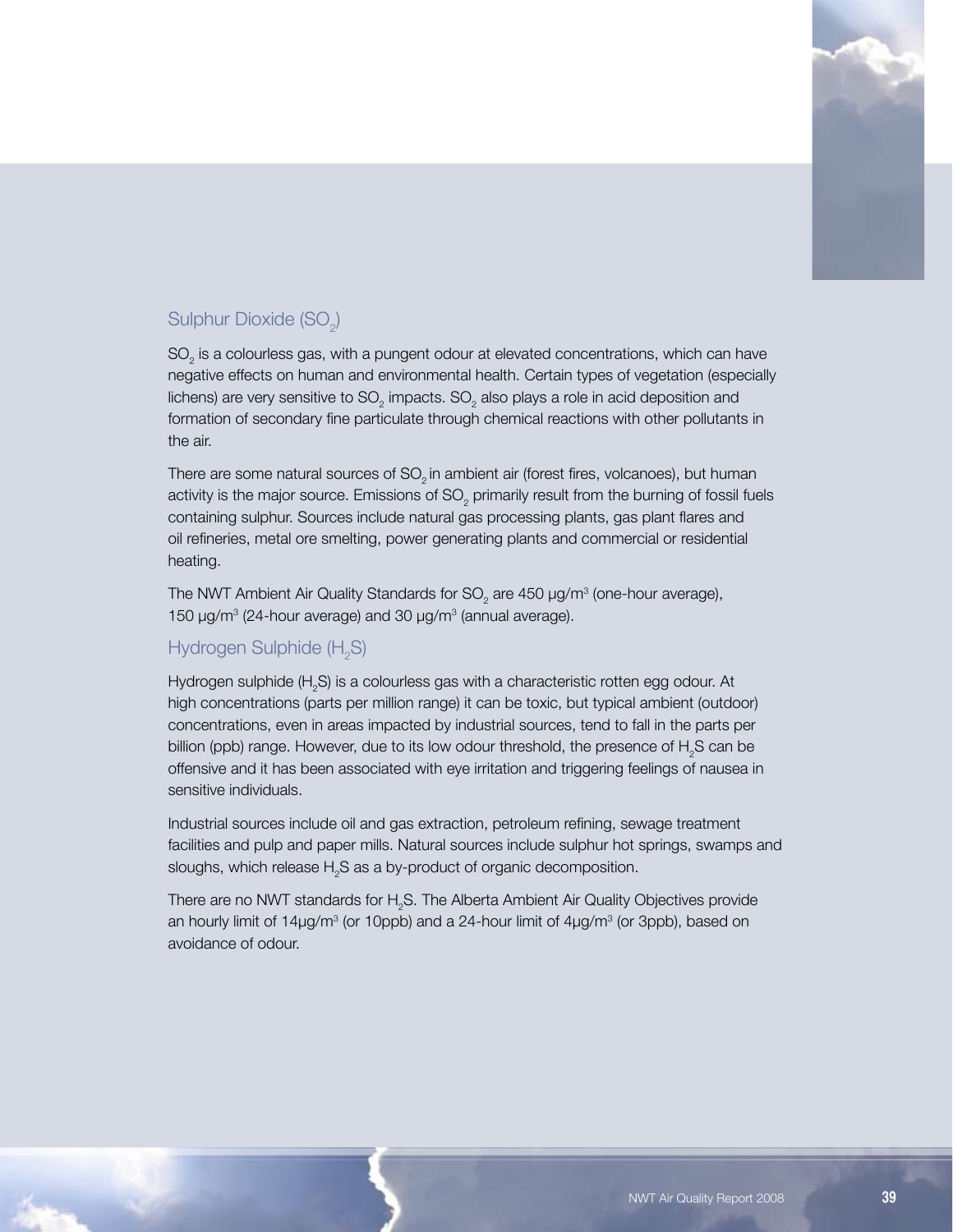### Nitrogen Oxides (NO<sub>x</sub>)

Nitrogen oxides (NO<sub>x</sub>) consist of a mixture of nitrogen-based gases, primarily nitric oxide (NO) and nitrogen dioxide (NO<sub>2</sub>). Emissions of both NO and NO<sub>2</sub> results from the high temperature combustion of fossil fuels. The predominant emission is NO, which then rapidly converts to NO<sub>2</sub> through chemical reaction in the atmosphere. NO is a colourless and odourless gas, whereas NO $_{\scriptscriptstyle 2}$  is a reddish-brown colour with a pungent, irritating odour. NO $_{\scriptscriptstyle 2}$ is considered the more toxic and irritating of the two gases and, at elevated concentrations, is associated with both acute and chronic respiratory effects. Both gases play a role in the atmospheric reactions, resulting in acid deposition and secondary pollutant formation (i.e.  $O_{\alpha}$ ) and fine particulate).

Because of the greater health effects of  $NO<sub>2</sub>$ , development of air quality standards has focused on this gas, rather than NO or total NO<sub>x</sub>. There are no NWT standards for NO<sub>2</sub>, but the national standards provide values of 400μg/m $^3$  (one-hour average), 200μg/m $^3$  (24-hour average) and 60μg/m<sup>3</sup> (annual average).

#### Ground Level Ozone  $(O_2)$

Ground level ozone (O<sub>3</sub>) should not be confused with stratospheric O<sub>3</sub>, which occurs at much higher elevations and forms a shield that protects life on the planet from the suns harmful ultraviolet radiation. The gas is the same but, at ground level,  $\mathrm{O}_3^{}$  is regarded as undesirable due to its association with a variety of human health concerns, environmental impacts and property damage.  $\mathrm{O}_{_{3}}$  is a highly reactive gas and is defined as a secondary pollutant. It is not emitted in large quantities from any source, but is formed through a series of complex chemical reactions involving other pollutants called precursors (e.g.  $NO_{\mathsf{x}}$  and volatile organic compounds or VOCs) in the presence of sunlight.

The national standards provide a Maximum Acceptable Level of 160 $\mu$ g/m $^3$  for  $\mathrm{O}_{_3}$  based on a one-hour average. The Canada-wide Standards (CWS) process has also set an acceptable limit of 65ppb or 127µg/m<sup>3</sup> based on an eight-hour average. The CWS eight-hour limit has been adopted under the NWT *Environmental Protection Act* as the NWT Ambient Air Quality Standard for  $\mathsf{O}_{3}$ .

#### Carbon Monoxide (CO)

Carbon monoxide (CO) is a colourless, odourless and tasteless gas produced by the incomplete combustion of fuels containing carbon. The primary source is vehicle exhaust, especially in cities with heavy traffic congestion. Other sources include industrial processes and fuel combustion for building heating. One natural source is wildfires.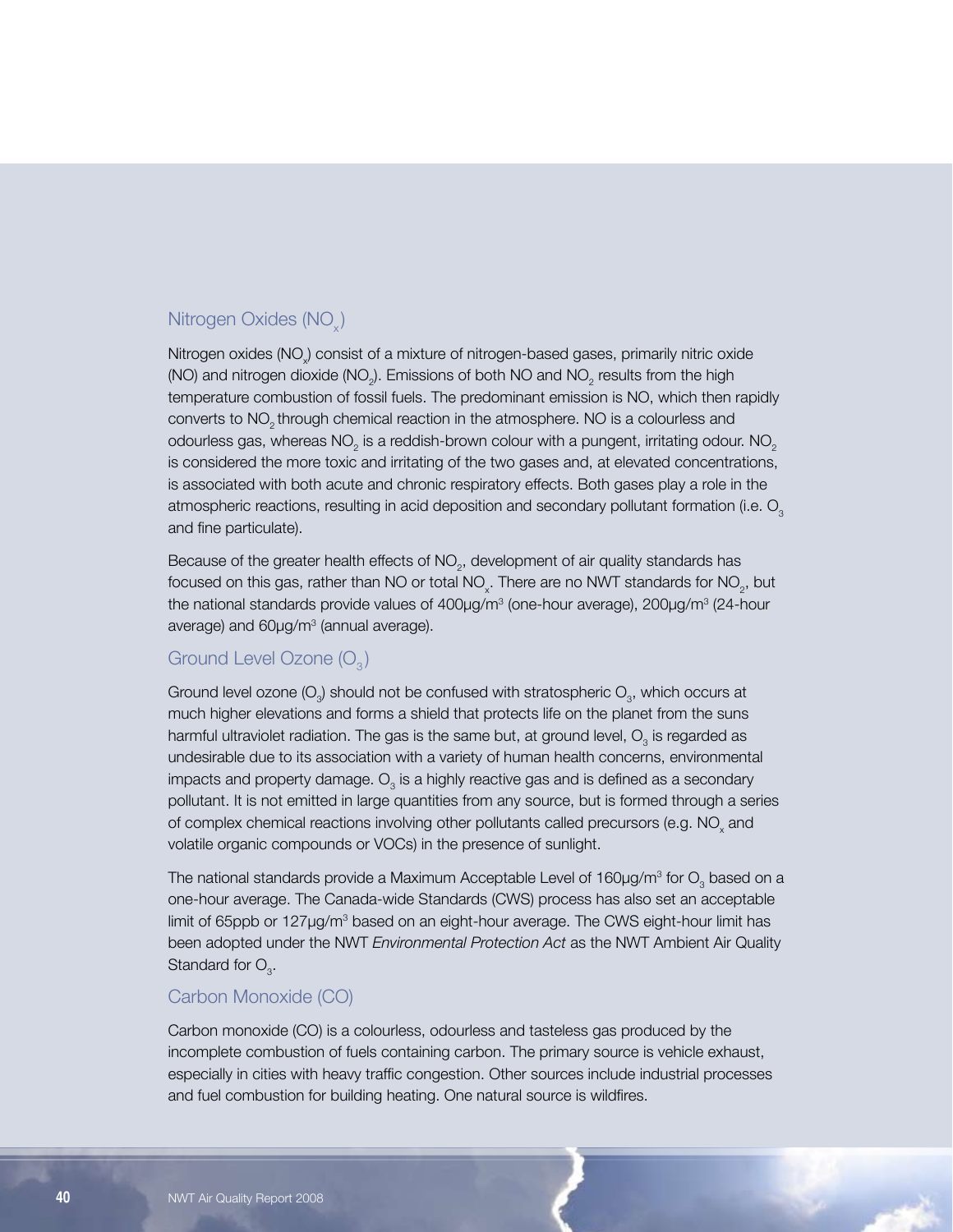

CO affects humans and animals by interfering with the ability of the blood to transport oxygen around the body.

There are no NWT standards for CO but the most stringent national standards provide a value of 15mg/m $^3$  (one-hour average) and 6mg/m $^3$  (eight-hour average). CO values are reported in mg/m<sup>3</sup> as opposed to other gaseous pollutants, which are reported in  $\mu$ g/m<sup>3</sup>.

#### Acid Deposition

Acidity in precipitation is measured in pH units on a scale of 0 to 14. A value of seven indicates neutral, values less than seven indicate acidic conditions and values greater than seven indicate alkaline conditions. Even clean precipitation is slightly acidic – around pH5.6 – due to the presence of naturally occurring concentrations of carbon dioxide and minor amounts of sulphate and nitrate ions. The introduction of sulphur dioxide and nitrogen oxide emissions from combustion of fossil fuels for industrial, commercial and individual activities can result in an increase in acidic compounds in the atmosphere – often in areas far removed from the original emission sources. The removal of these sulphur and nitrogen compounds through atmospheric washout is reflected in the increased acidity (lower pH values) of precipitation. Calcium and magnesium ions – mostly from natural sources – act to neutralize acidity in precipitation.

Generally, precipitation with a pH value of 5.0 or less is termed 'acidic'. However, assessment of acid precipitation is usually based on deposition to an area over a specified time period (e.g. kilograms per hectare per year, kg/ha/yr) rather than review of specific precipitation event parameters. Also, the degree of impact to a particular environment is influenced by its 'buffering' capacity or ability to tolerate the acidic inputs. Therefore, determination of acceptable limits usually requires a range of values to reflect the differing tolerances of various areas.